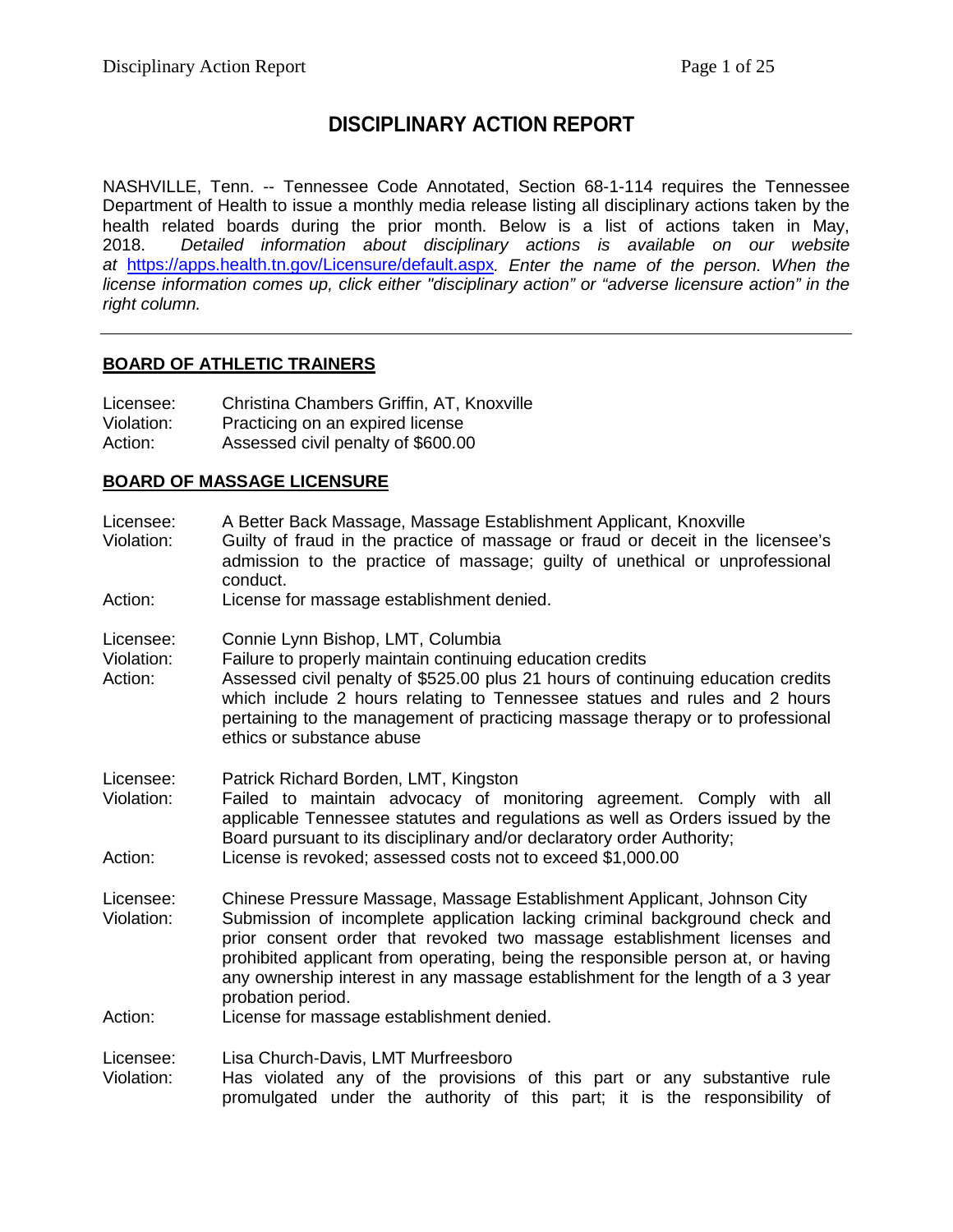| Action:                            | establishment owners to ensure compliance with all provisions of this rule and<br>any violation of any portion of this rule may result in disciplinary action or denial<br>of licensure.<br>License placed on probation; assessed civil penalty of \$500.00 plus costs not to<br>exceed \$1,000.00                                                                                                                                                                                                                                                                                                                                                                                                                                                                                                                                                                                                                                                                                                                                  |
|------------------------------------|-------------------------------------------------------------------------------------------------------------------------------------------------------------------------------------------------------------------------------------------------------------------------------------------------------------------------------------------------------------------------------------------------------------------------------------------------------------------------------------------------------------------------------------------------------------------------------------------------------------------------------------------------------------------------------------------------------------------------------------------------------------------------------------------------------------------------------------------------------------------------------------------------------------------------------------------------------------------------------------------------------------------------------------|
| Licensee:<br>Violation:            | Kimberly Ann Collins-Davis, Murfreesboro<br>Guilty of operating an unlicensed practice and practicing on expired license. Is<br>guilty of unethical or unprofessional conduct                                                                                                                                                                                                                                                                                                                                                                                                                                                                                                                                                                                                                                                                                                                                                                                                                                                       |
| Action:                            | License application denied                                                                                                                                                                                                                                                                                                                                                                                                                                                                                                                                                                                                                                                                                                                                                                                                                                                                                                                                                                                                          |
| Licensee:<br>Violation:            | Kayla Cornwell, LMT Greenville<br>Guilty of practicing in an unlicensed practice. Is guilty of unethical or<br>unprofessional conduct                                                                                                                                                                                                                                                                                                                                                                                                                                                                                                                                                                                                                                                                                                                                                                                                                                                                                               |
| Action:                            | License application denied                                                                                                                                                                                                                                                                                                                                                                                                                                                                                                                                                                                                                                                                                                                                                                                                                                                                                                                                                                                                          |
| Licensee:<br>Violation:<br>Action: | <b>Crystal Chiropractic LME Hendersonville</b><br>Persons or massage establishments engaged in massage for compensation<br>shall be licensed by the massage licensure board. Any person or establishment<br>who advertises or engages in massage for compensation without a current valid<br>license from the massage licensure board commits a Class B misdemeanor, It is<br>unlawful to use the word 'massage' or any other term that implies massage<br>technique or method when advertising a service by a person who is not licensed<br>under this chapter or another chapter of state law. Has violated any of the<br>provisions of this part or any substantive rule promulgated under the authority of<br>this part; It is the responsibility of establishment owners to ensure compliance<br>with all provisions of this rule and any violation of any portion of this rule may<br>result in disciplinary action or denial of licensure.<br>License placed on probation; assessed civil penalties of \$1,700.00 plus costs |
|                                    | not to exceed \$3,000.00                                                                                                                                                                                                                                                                                                                                                                                                                                                                                                                                                                                                                                                                                                                                                                                                                                                                                                                                                                                                            |
| Licensee:<br>Violation:            | Natalie Elefante, LMT Brentwood<br>Guilty of being convicted in a court of competent jurisdiction of an offense that<br>constitutes a felony or a misdemeanor under the laws of this state                                                                                                                                                                                                                                                                                                                                                                                                                                                                                                                                                                                                                                                                                                                                                                                                                                          |
| Action:                            | Conditional license granted with terms.                                                                                                                                                                                                                                                                                                                                                                                                                                                                                                                                                                                                                                                                                                                                                                                                                                                                                                                                                                                             |
| Licensee:<br>Violation:            | Samuel Logan Embury, LMT Knoxville<br>Shall obtain and maintain the advocacy of the Board's approved impaired<br>practitioner program for the duration of monitoring agreement. Respondent shall<br>follow all recommendations of the Board's impaired practitioner program during<br>that time period. If TnPAP recommends treatment or monitoring as a result of<br>noncompliance with the monitoring agreement, Respondent shall comply with<br>those recommendations.                                                                                                                                                                                                                                                                                                                                                                                                                                                                                                                                                           |
| Action:                            | Conditional license granted with terms.                                                                                                                                                                                                                                                                                                                                                                                                                                                                                                                                                                                                                                                                                                                                                                                                                                                                                                                                                                                             |
| Licensee:<br>Violation:            | Naomi Govinder, LMT Knoxville<br>Guilty of practicing as a licensed massage therapist in an unlicensed massage<br>establishment                                                                                                                                                                                                                                                                                                                                                                                                                                                                                                                                                                                                                                                                                                                                                                                                                                                                                                     |
| Action:                            | License placed on probation; assessed civil penalty of \$500.00 plus costs not to<br>exceed \$1,000.00                                                                                                                                                                                                                                                                                                                                                                                                                                                                                                                                                                                                                                                                                                                                                                                                                                                                                                                              |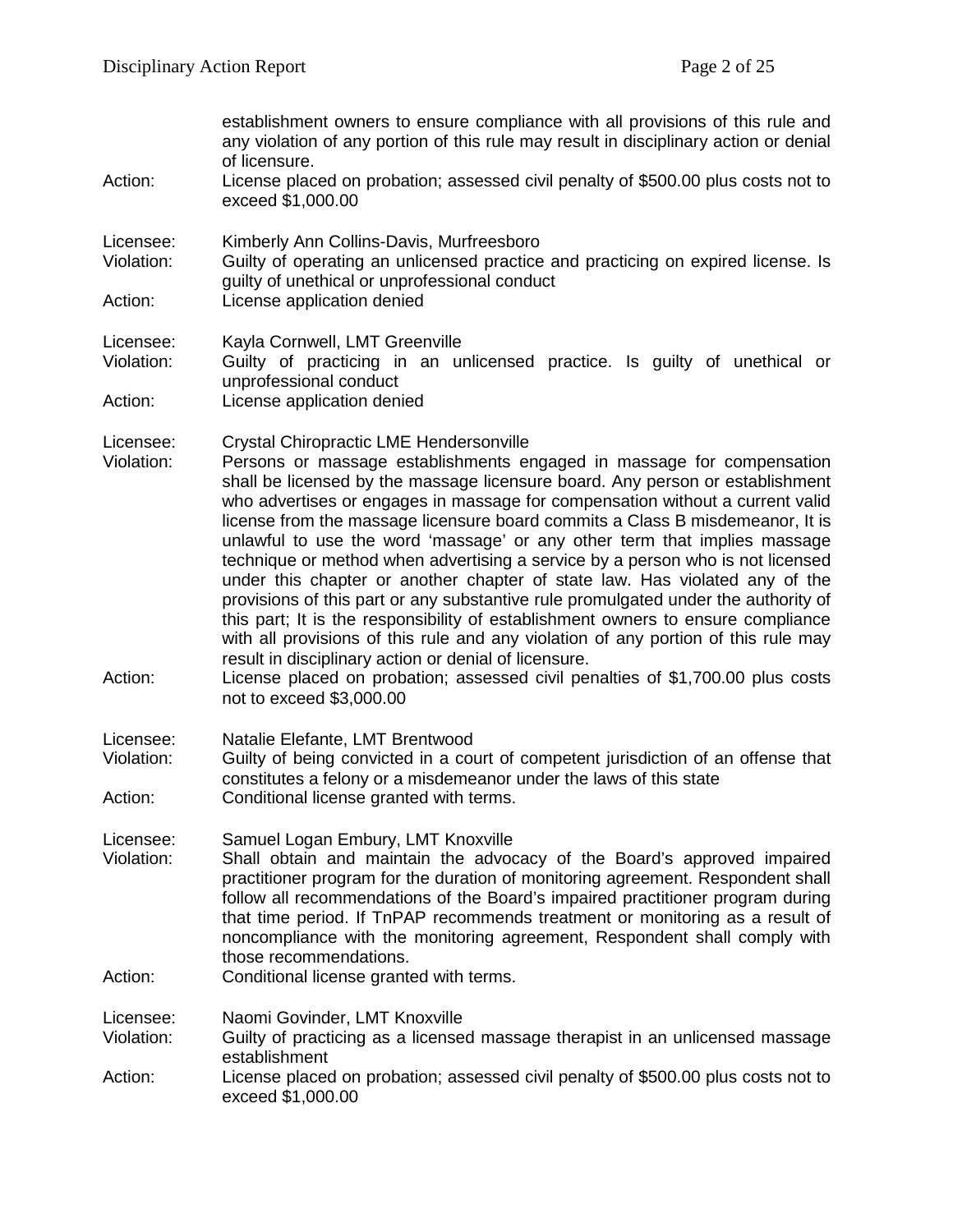| Licensee: |  |  |  | Mattie Griffin, LMT Dandridge |
|-----------|--|--|--|-------------------------------|
|-----------|--|--|--|-------------------------------|

- Violation: Guilty of operating a massage establishment on an expired license. Persons or massage establishments engaged in massage for compensation shall be licensed by the massage licensure board. Any person or establishment who advertises or engages in massage for compensation without a current valid license from the massage licensure board commits a Class B misdemeanor, It is unlawful to use the word 'massage' or any other term that implies massage technique or method when advertising a service by a person who is not licensed under this chapter or another chapter of state law. Has violated any of the provisions of this part or any substantive rule promulgated under the authority of this part; It is the responsibility of establishment owners to ensure compliance with all provisions of this rule and any violation of any portion of this rule may result in disciplinary action or denial of licensure.
- Action: License placed on probation; assessed civil penalty of \$1,350.00 plus costs not to exceed \$2,000.00

| Licensee:  | Hair Therapy LLC, Establishment, Athens |
|------------|-----------------------------------------|
| Violation: | Practice while license was expired.     |
| Action:    | Assessed civil penalty of \$850.00      |

Licensee: Gloria Jean Hoch-Prater, LMT, Clarksville

Violation: Failure to properly maintain continuing education credits

Action: Assessed civil penalty of \$575.00 plus 23 hours of continuing education credits which include 2 hours relating to Tennessee statues and rules

- Licensee: Alicia Hurst, LMT Nashville
- Violation: Guilty of practicing as a licensed massage therapist in an unlicensed massage establishment
- Action: License reprimanded; assessed costs not to exceed \$300.00
- Licensee: Judith Estelle Kamsu, LMT, Clarksville
- Violation: Failure to properly maintain continuing education credits
- Action: Assessed civil penalty of \$175.00 plus 7 hours of continuing education credits

Licensee: Komplexions, Massage Establishment License, Greenville Violation: Guilty of operating an unlicensed practice. Is guilty of unethical or unprofessional conduct Action: License application denied

Licensee: Chantal Erika Love, LMT, Knoxville

- Violation: Failure to properly maintain continuing education credits
- Action: Assessed civil penalty of \$250.00 plus 10 hours of continuing education credits which include 2 hours relating to Tennessee statues and rules and 2 hours pertaining to the management of practicing massage therapy or to professional ethics or substance abuse

| Licensee:  | Elizabeth Ashley Mann, LMT, Soddy Daisy                                          |
|------------|----------------------------------------------------------------------------------|
| Violation: | Failure to properly maintain continuing education credits                        |
| Action:    | Assessed civil penalty of \$775.00 plus 31 hours of continuing education credits |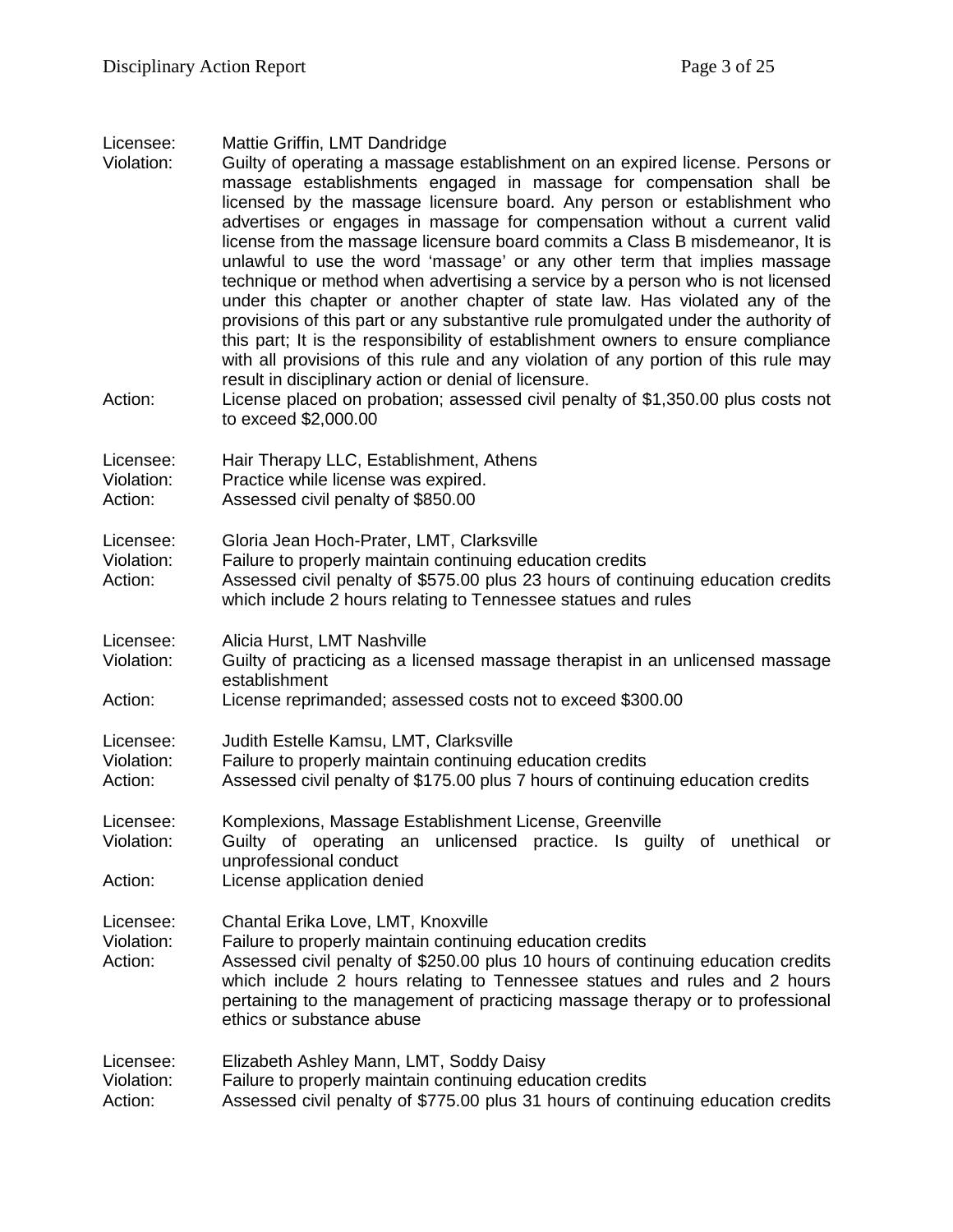which include 2 hours relating to Tennessee statues and rules and 2 hours pertaining to the management of practicing massage therapy or to professional ethics or substance abuse

Licensee: Delicia S. McCreight, LMT Memphis

- Violation: Guilty of violation of a Board Order. Comply with all applicable Tennessee statutes and regulations as well as Orders issued by the Board pursuant to its disciplinary and/or declaratory order Authority;
- Action: License revoked; assessed costs and civil penalties from the 2014 Board Order totaling \$2,400.00 plus an additional \$500.00 civil penalty and costs not to exceed \$1,000.00

Licensee: Mark Allen McMahon, LMT, Murfreesboro Violation: Practice while license was expired. Action: Assessed civil penalty of \$300.00

Licensee: Patsy L. Medley, LMT, Nashville

Violation: Failure to properly maintain continuing education credits

Action: Assessed civil penalty of \$175.00 plus 7 hours of continuing education credits

## Licensee: Kimberly Dawn Nelson, LMT, Nashville

- Violation: Failure to properly maintain continuing education credits
- Action: Assessed civil penalty of \$175.00 plus 7 hours of continuing education credits
- Licensee: Oriental Wellness Massage, Massage Establishment applicant, Jackson
- Violation: Guilty of fraud in the practice of massage or fraud or deceit in the licensee's admission to the practice of massage. Persons or massage establishments, engaged in massage for compensation shall be licensed by the massage licensure board. Any person or establishment who advertises or engages in massage for compensation without a current valid license from the massage licensure board commits a Class B misdemeanor. It is unlawful to use the word "massage" or any other term that implies massage technique or method when advertising a service by a person who is not licensed under this chapter or another chapter of state law.
- Action: License for massage establishment denied.

Licensee: Lesli Oliphant, LMT, McEwen

- Violation: Persons or massage establishments engaged in massage for compensation shall be licensed by the massage licensure board. Any person or establishment who advertises or engages in massage for compensation without a current valid license from the massage licensure board commits a Class B misdemeanor, It is unlawful to use the word 'massage' or any other term that implies massage technique or method when advertising a service by a person who is not licensed under this chapter or another chapter of state law. Has violated any of the provisions of this part or any substantive rule promulgated under the authority of this part;
- Action: Licensed placed on probation; assessed civil penalties of \$1,300.00 plus costs not to exceed \$2,000.00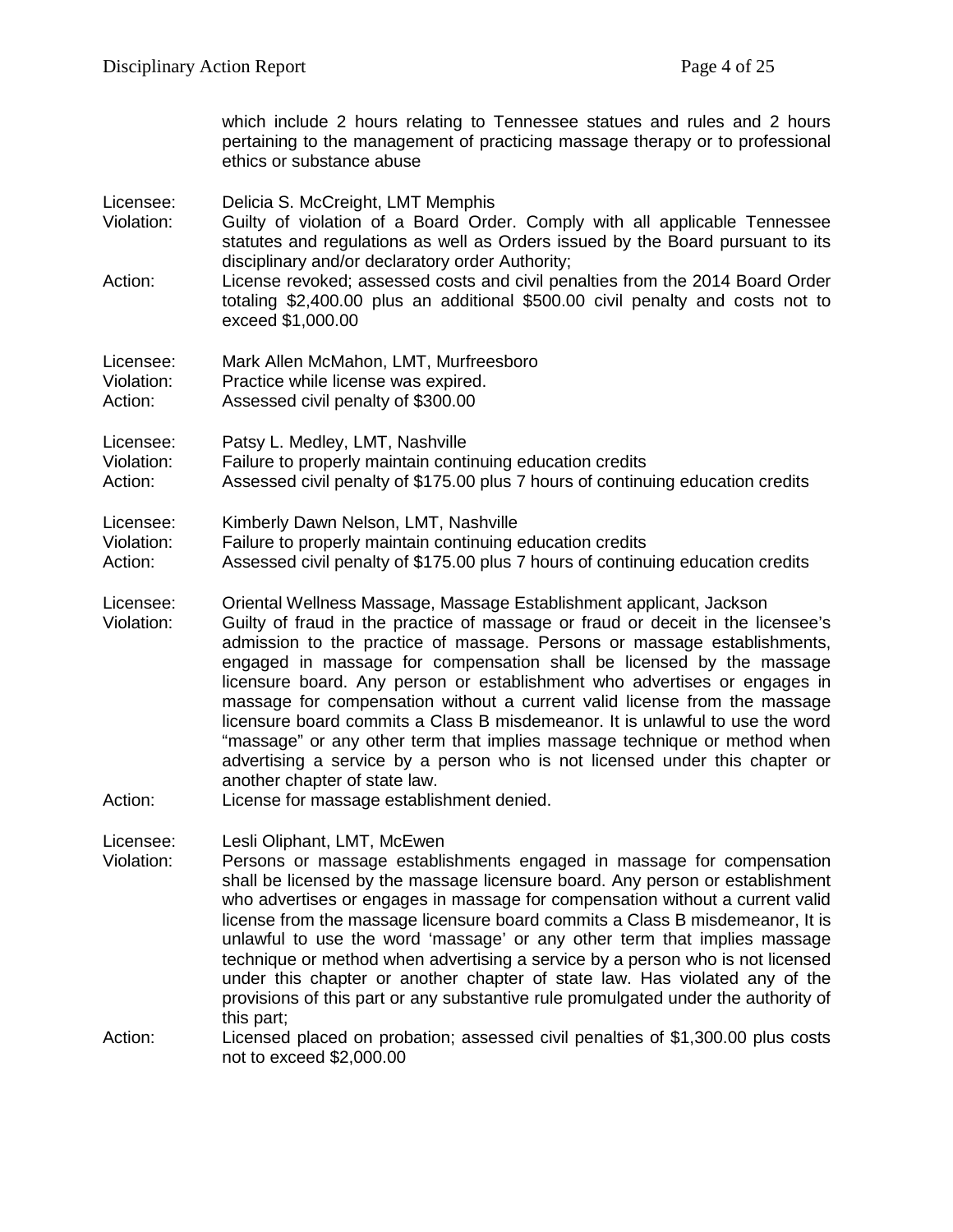| Licensee:<br>Violation:            | A Peaceful Escape Massage, Massage Establishment Applicant, Selmer<br>Guilty of practicing as a licensed massage therapist in an unlicensed massage<br>establishment.                                                                                                                                                                                                                                                                                                                                                                        |
|------------------------------------|----------------------------------------------------------------------------------------------------------------------------------------------------------------------------------------------------------------------------------------------------------------------------------------------------------------------------------------------------------------------------------------------------------------------------------------------------------------------------------------------------------------------------------------------|
| Action:                            | License for massage establishment denied.                                                                                                                                                                                                                                                                                                                                                                                                                                                                                                    |
| Licensee:<br>Violation:            | Gideon Pogue, LMT Applicant, Church Hill<br>Has been convicted in a court of competent jurisdiction of an offense that<br>constitutes a felony or a misdemeanor under the laws of this state.                                                                                                                                                                                                                                                                                                                                                |
| Action:                            | Massage therapist application denied                                                                                                                                                                                                                                                                                                                                                                                                                                                                                                         |
| Licensee:<br>Violation:<br>Action: | Jane Ellen Quinn, LMT, Smyrna<br>Practice while license was expired.<br>Assessed civil penalty of \$100.00                                                                                                                                                                                                                                                                                                                                                                                                                                   |
| Licensee:<br>Violation:            | The Retreat Massage Therapy, LME, Murfreesboro<br>Guilty of operating an unlicensed establishment. Has violated any of the<br>provisions of this part or any substantive rule promulgated under the authority of<br>this part; Has practiced as a licensed massage therapist in an unlicensed<br>massage establishment. It is the responsibility of establishment owners to<br>ensure compliance with all provisions of this rule and any violation of any portion<br>of this rule may result in disciplinary action or denial of licensure. |
| Action:                            | License placed on probation; assessed civil penalty of \$500.00 plus costs not to<br>exceed \$1,000.00                                                                                                                                                                                                                                                                                                                                                                                                                                       |
| Licensee:<br>Violation:            | Emily Ann Reece, LMT Applicant, Nashville<br>Has been convicted in a court of competent jurisdiction of an offense that<br>constitutes a felony or a misdemeanor under the laws of this state.                                                                                                                                                                                                                                                                                                                                               |
| Action:                            | Massage therapist application denied                                                                                                                                                                                                                                                                                                                                                                                                                                                                                                         |
| Licensee:<br>Violation:<br>Action: | Frances K. Santarsiera, LMT, Clarksville<br>Failure to properly maintain continuing education credits<br>Assessed civil penalty of \$475.00 plus 19 hours of continuing education credits                                                                                                                                                                                                                                                                                                                                                    |
| Licensee:<br>Violation:            | Lindsay Selby, LMT Knoxville<br>Failed to maintain sufficient continuing education credits. Guilty of fraud in the<br>practice of massage or fraud or deceit in the licensee's admission to the practice<br>of massage.                                                                                                                                                                                                                                                                                                                      |
| Action:                            | License placed on probation with terms including the completion of 31 hours of<br>board approved continuing education; assessed civil penalties of \$1,550.00 plus<br>costs not to exceed \$2,000.00                                                                                                                                                                                                                                                                                                                                         |
| Licensee:<br>Violation:            | Jack Rodney Shook, Jr. LMT Brentwood<br>Guilty of practicing as a licensed massage therapist in an unlicensed massage<br>establishment                                                                                                                                                                                                                                                                                                                                                                                                       |
| Action:                            | License reprimanded; assessed costs not to exceed \$1,000.00                                                                                                                                                                                                                                                                                                                                                                                                                                                                                 |
| Licensee:<br>Violation:            | Shear Structure, LME Morristown<br>Guilty of operating a massage establishment on an expired license. Persons or<br>massage establishments engaged in massage for compensation shall be<br>licensed by the massage licensure board. Any person or establishment who                                                                                                                                                                                                                                                                          |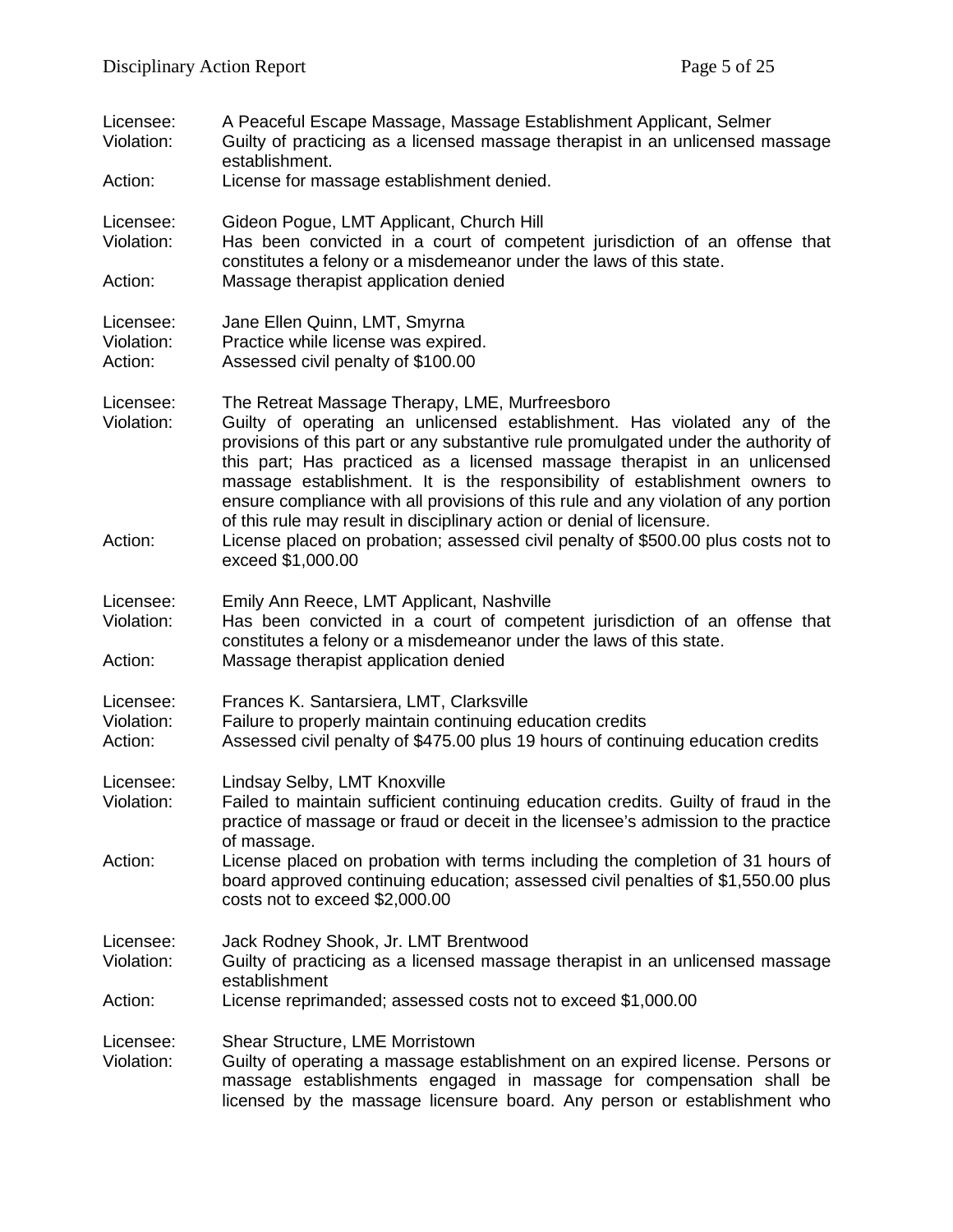advertises or engages in massage for compensation without a current valid license from the massage licensure board commits a Class B misdemeanor, It is unlawful to use the word 'massage' or any other term that implies massage technique or method when advertising a service by a person who is not licensed under this chapter or another chapter of state law. Has violated any of the provisions of this part or any substantive rule promulgated under the authority of this part; It is the responsibility of establishment owners to ensure compliance with all provisions of this rule and any violation of any portion of this rule may result in disciplinary action or denial of licensure.

Action: License reprimanded and placed on probation; assessed civil penalty of \$1,350.00 plus costs not to exceed \$2,000.00

| Licensee:  | Matthew Robert Sias, LMT, Nolensville |
|------------|---------------------------------------|
| Violation: | Failure to timely renew license       |
| Action:    | Assessed civil penalty of \$300.00    |

Licensee: Aidi Liu Song, LMT Brooklyn, NY

Violation: Guilty of practicing massage in the state of Tennessee without a license; fraud in the practice of massage, or fraud or deceit in the licensee's admission to the practice of massage; unethical or unprofessional conduct. Action: Massage Therapist application denied.

Licensee: Soothing Massage, Massage Establishment Applicant, Murfreesboro

Violation: Guilty of fraud in the practice of massage or fraud or deceit in the licensee's admission to the practice of massage.

Action: License for massage establishment denied.

Licensee: Spa Ninety-Seven Hundred, LME Knoxville

- Violation: Guilty of operating a massage establishment that had an expired license. Persons or massage establishments engaged in massage for compensation shall be licensed by the massage licensure board. Any person or establishment who advertises or engages in massage for compensation without a current valid license from the massage licensure board commits a Class B misdemeanor, It is unlawful to use the word 'massage' or any other term that implies massage technique or method when advertising a service by a person who is not licensed under this chapter or another chapter of state law. Has violated any of the provisions of this part or any substantive rule promulgated under the authority of this part; It is the responsibility of establishment owners to ensure compliance with all provisions of this rule and any violation of any portion of this rule may result in disciplinary action or denial of licensure.
- Action: License reprimanded and placed on probation; assessed civil penalty of \$4,950.00 plus costs not to exceed \$3,000.00

Licensee: Baolin Wang, LMT Applicant, Nashville Violation: Guilty of giving false information to the Board Action: Massage therapist application denied

Licensee: Chao Wang, LMT, Nashville<br>Violation: Failure to properly maintain o

Failure to properly maintain continuing education credits

Action: Assessed civil penalty of \$200.00 plus 2 hours of continuing education credits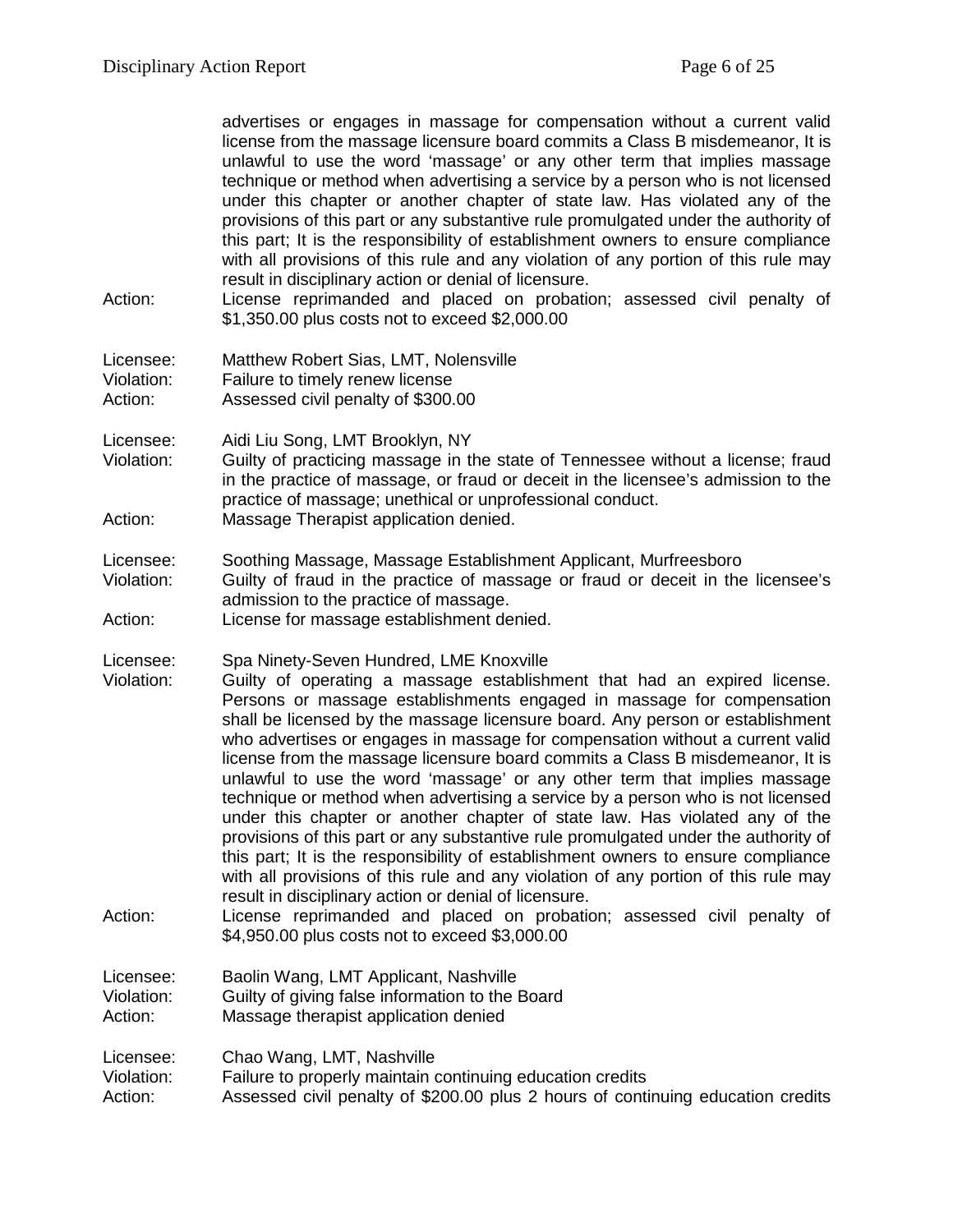which include 2 hours relating to Tennessee statues and rules

Licensee: Tiffany Wright-Golden

Violation: Guilty of practicing on a lapsed license.

Action: Conditional license granted with terms. License to be reprimanded and placed on probation; assessed civil penalties of \$3,600.00

# **BOARD OF MEDICAL EXAMINERS**

Licensee: Valerie Louise Augustus, MD, Germantown

- Violation: Used implements to make contact with the buttocks of patients. Unprofessional and unethical conduct in violation of TENN. CODE ANN. 63-6-214(b)(1); ignorance, negligence, or incompetence in the course of medical practice, which is grounds for disciplinary action against Respondent's license to practice as a medical doctor in the State of Tennessee pursuant to TENN. CODE ANN. 63-6- 214(b)(4); and violation of the standard of care also constituting grounds for disciplinary action against the Respondent's license to practice as a medical doctor in the State of Tennessee pursuant to TENN. CODE ANN. 63-6- 214(b)(4)
- Action: License is suspended for no less than sixty days with terms; must enroll and complete the two day medical course entitles "Medical Ethics, Boundaries & Professionalism" offered at The Case Western Reserve University Continuing medical Education Program at The Case Western Reserve University School of Medicine located in Cleveland, Ohio, or an equivalent course approved in advance by the Board's Medical Consultant; and must undergo an assessment with the Vanderbilt Comprehensive Assessment Program; license then to be placed on a three year probationary period; assessed civil penalties in the amount of \$10,000.00 plus costs not to exceed \$50,000.00

Licensee: Alacia Lynnette Bigham, MD Goodlettsville

- Violation: Failed to secure method of patient access to their medical records. Unprofessional, dishonorable or unethical conduct. Notwithstanding any other provision of law to the contrary , a health care provider shall furnish to a patient or a patient's authorized representative a copy or summary of such patient's medical records, at the option of the health care provider, within ten (10) working days upon request in writing by the patient or such representatives.
- Action: License reprimanded; assessed civil penalty of \$1,000.00 plus costs not to exceed \$5,000.00

Licensee: Bernard Burgess, Jr., MD, Franklin

- Violation: Failed to maintain adequate treatment notes for patients making it difficult to ascertain surgical reasoning and surgically placed a non-biological mesh in contaminated fields. Unprofessional, dishonorable or unethical conduct. Gross health care liability or a pattern of continued or repeated health care liability, ignorance, negligence or incompetence in the course of medical practice.
- Action: License reprimanded with terms; assessed civil penalty of \$1,500.00 plus costs not to exceed \$3,000.00

Licensee: Frank John Chuck, Jr. MD, Columbia

Violation: Failed to provide appropriate care to patients, failed to create adequate treatment notes, and failed to maintain medical records; unprofessional,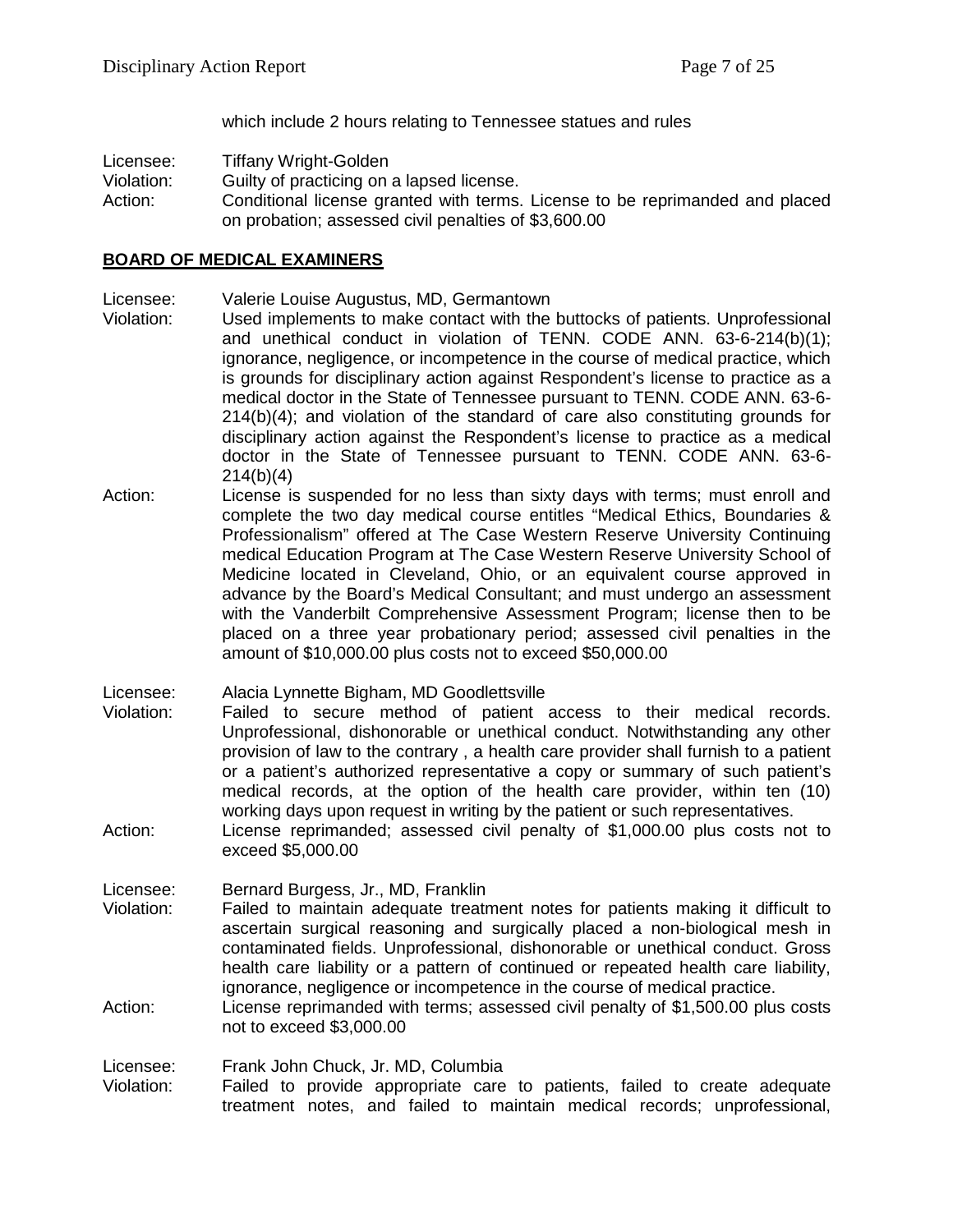dishonorable or unethical conduct. Gross health care liability or a pattern of continued or repeated health care liability, ignorance, negligence or incompetence in the course of medical practice. It shall be a prima facie violation…for a physician to abandon his practice without making provision for the security, or transfer, or otherwise establish a secure method of patient access to their records. Records shall be destroyed only in the ordinary course of business according to established office operating procedures that are consistent with these rules.

Action: License reprimanded with terms; assessed civil penalty of \$1,500.00 plus costs not to exceed \$6,000.00

Licensee: Steven Jackson, MD Knoxville

- Violation: Prescribing controlled substances without observing board guidelines; violations of pain management clinic Rules and Regulations; failure to give written notice of the closure of a pain management clinic.
- Action: License placed on probation with terms; assessed civil penalty of \$3,000.00 plus costs not to exceed \$3,000.00

Licensee: Allison P. Puckett, MD Olympia, Washington

- Violation: Guilty of unprofessional conduct.
- Action: License reprimanded; agrees to contact disciplinary coordinator to arrange for payment of civil penalty from Genesis Health and Wellness Group, LLC pain management clinic case; assessed civil penalty of \$200.00 plus costs not to exceed \$2,000.00
- Licensee: Riley Senter, MD, Knoxville
- Violation: Unprofessional, dishonorable or unethical conduct; prescribing controlled substances not in the course of professional conduct, not in a good faith effort to relieve pain and suffering, and not to cure an ailment, physical infirmity, or disease; prescribing controlled substances to a person who is addicted to the habit of using controlled substances without making a bona fide effort to cure the habit of that patient; pre-signing blank prescriptions for buprenorphine for staff to complete for patients in his absence; prescribing controlled substances to a patient without ever conducting a physical examination or even seeing the patient in person; and failing to properly record patient encounters.
- Action: License permanently revoked, surrender DEA registration; assessed costs not to exceed \$20,000.00

Licensee: Simi Vincent, MD, Pleasant View

- Violation: Failed to render adequate analysis prior to determining a course of treatment. Gross health care liability…in the course of medical practice.
- Action: License reprimanded with terms; assessed civil penalty of \$1,000.00 plus costs not to exceed \$2,000.00

## **BOARD OF MEDICAL EXAMINERS COMMITTEE ON PHYSICIAN ASSISTANTS**

- Licensee: Walter D. Blankenship, PA, Knoxville
- Violation: Conviction of a misdemeanor or felony.
- Action: License placed on probation with terms; assessed costs not to exceed \$2,000.00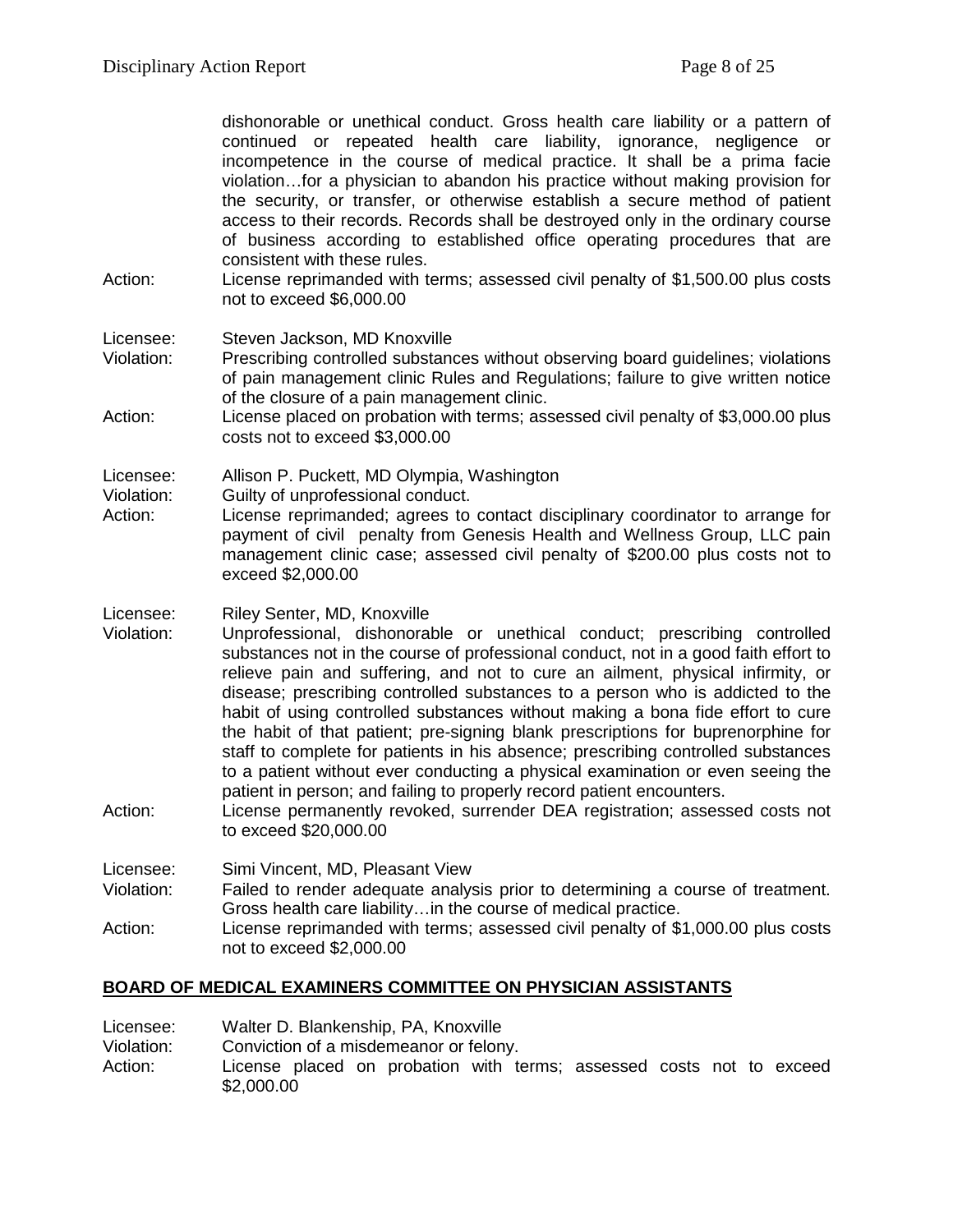Licensee: Whitney D. Davis, PA, Elizabethton

- Guilty of unprofessional, dishonorable or unethical conduct; Making false statements or representations, being guilty of fraud or deceit in obtaining admission to practice, or being guilty of fraud or deceit in the practice as a physician assistant; Making or signing in one's professional capacity any certificate that is known to be false at the time one makes or signs such certificate; dispensing, prescribing, or otherwise distributing ay controlled substance or any other drug not in the course and professional practice, or not in good faith to relieve pain and suffering, or not to cure an ailment, physical infirmity or disease; dispensing, prescribing, or otherwise distributing any controlled substance to any person in violation of any law of the state or of the United States of America or any rule of the Board or Committee; Violation of prescribing statutes and rules. Failure to check the controlled substance monitoring database.
- Action: License suspended for 3 years with terms followed by 5 years of probation; surrender DEA prescribing privileges until license is no longer encumbered; coursework in prescribing and medical record keeping;; assessed civil penalty of \$14,000.00 plus costs not to exceed \$5,000.00

# **BOARD OF NURSING**

Licensee: Cynthia R. Autry, LPN, Dunlap

- Violation: Unfit or incompetent by reason of negligence, habits or other cause; guilty of unprofessional conduct; to wit: intentionally or negligently causing physical or emotional injury to a patient; and failing to take appropriate action in safeguarding the patient from incompetent health care practices
- Action: License reprimanded; must obtain 40 hours of continuing education with 10 hours in ethics, 10 hours in professionalism, 10 hours in abuse prevention, and 10 hours in Alzheimer and organic brain syndrome; assessed civil penalty in the amount of \$500.00 plus costs not to exceed \$500.00

Licensee: Seth Colby Piere Baker, RN, Tunnel Hill GA

- Violation: Unfit or incompetent by reason of negligence, habits or other cause; addicted to alcohol or drugs to the degree of interfering with nursing duties; guilty of unprofessional conduct; to wit: intentionally or negligently causing physical or emotional injury to a patient; abandoning or neglecting a patient requiring nursing care; making false or materially incorrect, inconsistent or unintelligible entries in any resident records or in the records of any health care facility, school, institution or other work place location pertaining to the obtaining possessing or administration of any controlled substance as defined in the Federal controlled Substances Act; unauthorized use or removal of narcotics, drugs, supplies, or equipment from any health care facility, school, institution or other work place location; the use of any intoxicating beverage or the illegal use of any narcotic or dangerous drug while on duty in any health care facility, school, institution or other work place location; and being under the influence of alcoholic beverages or under the influence of drugs which impair judgement while on duty in any health care facility, school, institution or other work place location
- Action: License suspended with terms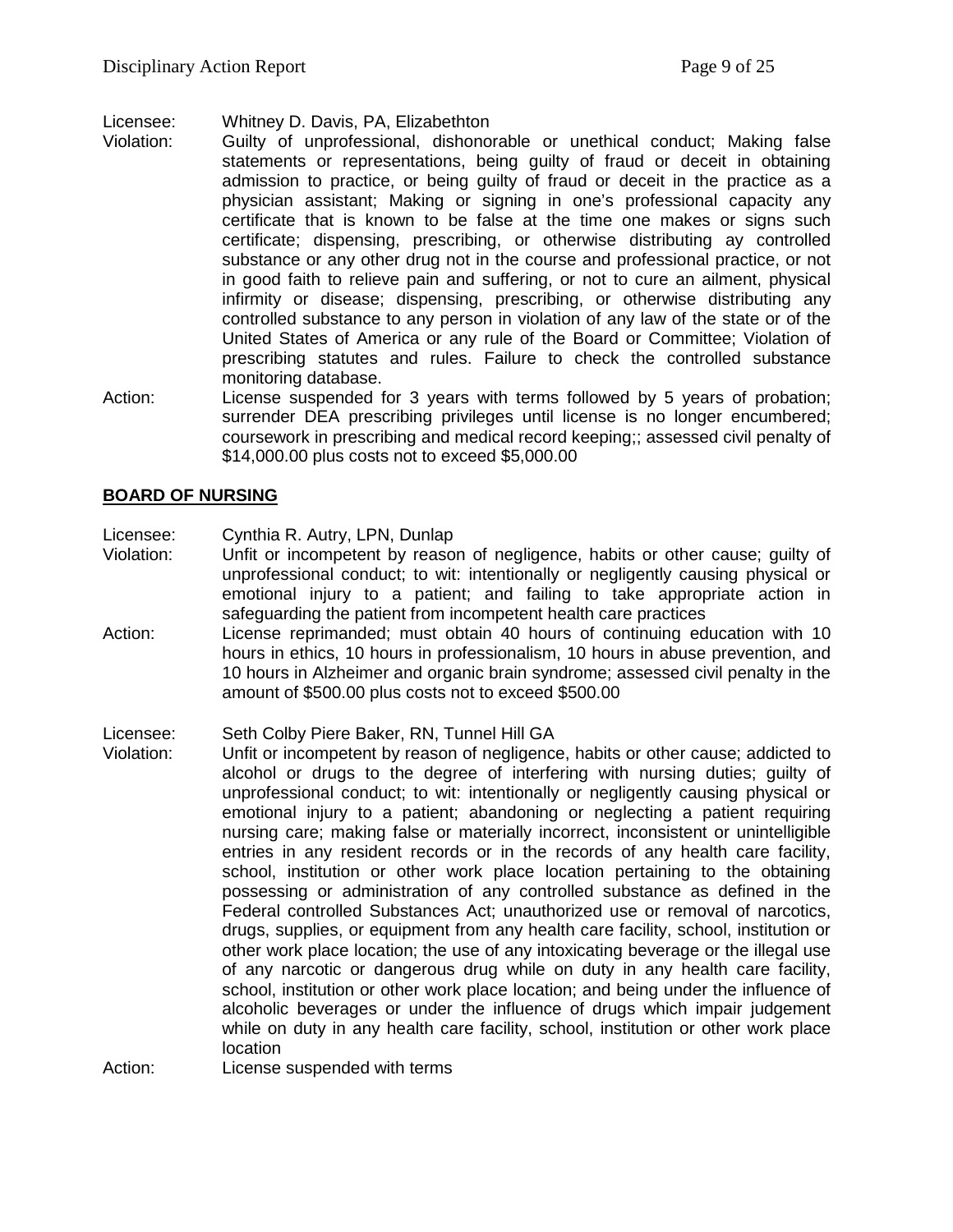#### Licensee: Amber L. Boles, LPN, Manchester

- Violation: Unfit or incompetent by reason of negligence, habits or other cause; guilty of unprofessional conduct; to wit: failure to maintain a record for each resident which accurately reflects the nursing problems and interventions for the resident and/or failure to maintain a record for each resident which accurately reflects the name and title of the nurse providing care; and making false or materially incorrect, inconsistent or unintelligible entries in any resident records or in the records of any health care facility, school, institution or other work place location pertaining to the obtaining possessing or administration of any controlled substance as defined in the Federal controlled Substances Act
- Action: License reprimanded; must obtain 10 hours of continuing education on the topic of Medication Administration and 10 hours of continuing education on the topic of Documentation

#### Licensee: Ashley Kathryn Boyd, RN, Cleveland

- Violation: Guilty of unprofessional conduct; failure to maintain a record for each resident which accurately reflects the nursing problems and interventions for the resident and/or failure to maintain a record for each resident which accurately reflects the name and title of the nurse providing care; making false or materially incorrect, inconsistent or unintelligible entries in any resident records or in the records of any health care facility, school, institution or other work place location pertaining to the obtaining possessing or administration of any controlled substance as defined in the Federal controlled Substances Act; and unauthorized use or removal of narcotics, drugs, supplies, or equipment from any health care facility, school, institution or other work place location
- Action: License suspended with terms

Licensee: Amanda N. Boylan, LPN, Manchester

- Violation: Unfit or incompetent by reason of negligence, habits or other cause; guilty of unprofessional conduct; abandoning or neglecting a patient requiring nursing care; and is addicted to alcohol or drugs to the degree of interfering with nursing duties
- Action: License revoked; assessed civil penalty in the amount of \$500.00 plus costs no to exceed \$5,000.00

Licensee: David B. Brooks, RN, Lexington

Violation: Refusing to submit to a drug test or testing positive for any drug on any government or private sector pre-employment, or employer-ordered confirmed drug test; guilty of unprofessional conduct; the use of any intoxicating beverage or the illegal use of any narcotic or dangerous drug while on duty in any health care facility, school, institution or other work place location; and being under the influence of alcoholic beverages or under the influence of drugs which impair judgement while on duty in any health care facility, school, institution or other work place location

#### Action: License suspended with terms; plus costs not to exceed \$500.00

Licensee: Prianglam Brooks, APRN, Jackson

Violation: Guilty of unprofessional conduct; revocation, suspension, probation or other discipline of a license to practice nursing by another state territory of the United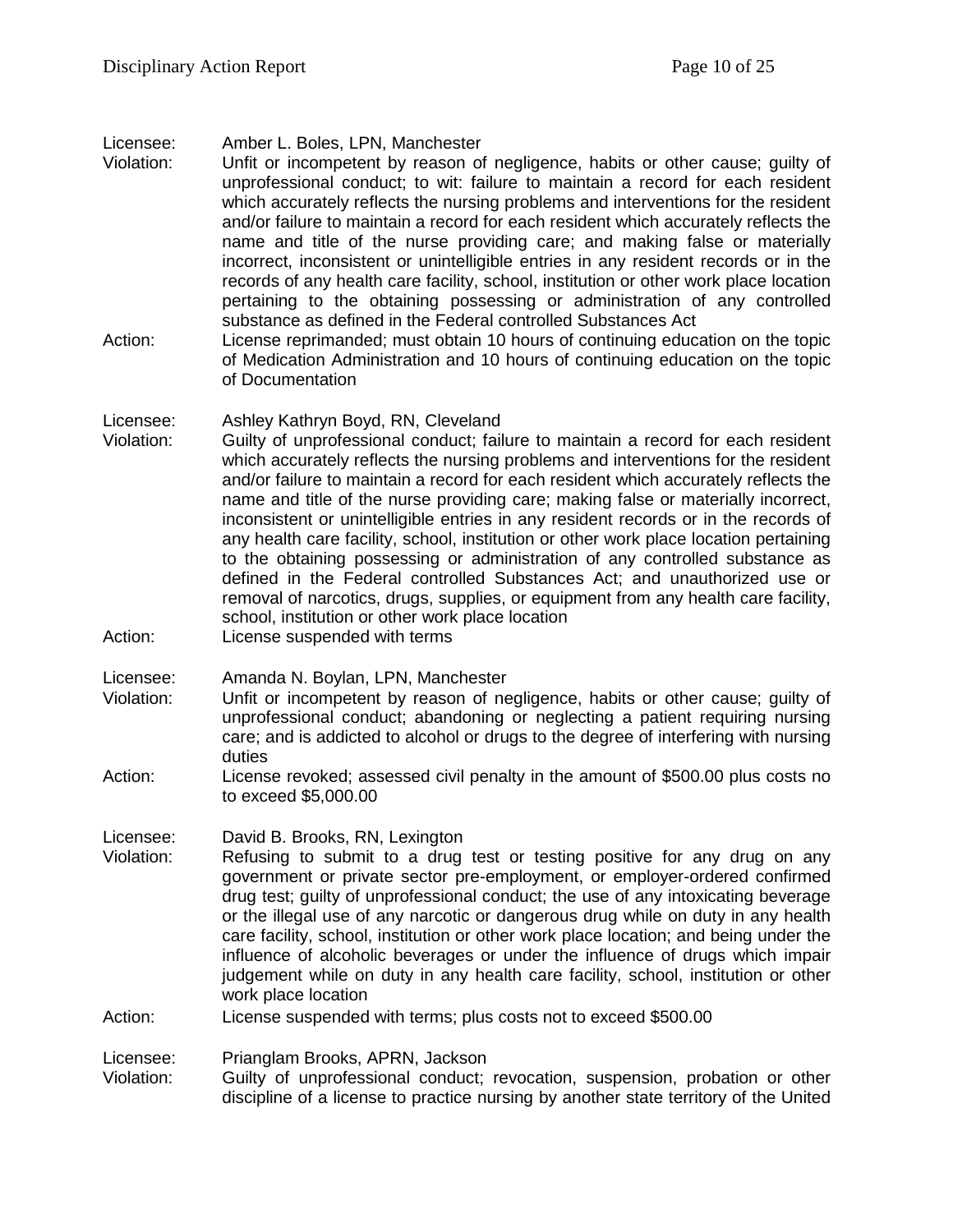States for any act or omission which would constitute grounds for the revocation, suspension, probation or other discipline of a license in this state Action: APRN certificate revoked; plus costs not to exceed \$5,000.00

#### Licensee: Jason B. Browning, LPN, Trenton

- Violation: Guilty of unprofessional conduct; has violated or attempted to violate directly or indirectly or assisted in or abetted the violation of or conspired to violate any provision of this chapter or any lawful order of the board issued pursuant thereto; practice nursing during the time the person's license issued under the provisions of this chapter is suspended or revoked; and engaging in the acts of dishonesty which relate to the practice of nursing
- Action: License voluntarily surrendered; plus costs not to exceed \$1,000.00

## Licensee: Christy L. Campbell, LPN, Elizabethton

- Violation: Guilty of unprofessional conduct; to wit: the use of any intoxicating beverage or the illegal use of any narcotic or dangerous drug while on duty in any health care facility, school, institution or other work place location; and being under the influence of alcoholic beverages or under the influence of drugs which impair judgement while on duty in any health care facility, school, institution or other work place location
- Action: License suspended with terms

#### Licensee: Jennifer R. Clements, RN, Bartlett

- Violation: Guilty of unprofessional conduct; unauthorized use or removal of narcotics, drugs, supplies, or equipment from any health care facility, school, institution or other work place location; engaging in the acts of dishonesty which relate to the practice of nursing; and is addicted to alcohol or drugs to the degree of interfering with nursing duties
- Action: License suspended with terms; suspension stayed, license placed on probation for no less than five years to run concurrent with Tennessee Professional Assistance Program

#### Licensee: Stevie M. Crain, RN, Cordova

- Violation: Guilty of unprofessional conduct; refusing to submit to a drug test or testing positive for any drug on any government or private sector pre-employment, or employer-ordered confirmed drug test; and being under the influence of alcoholic beverages or under the influence of drugs which impair judgement while on duty in any health care facility, school, institution or other work place location
- Action: License suspended with terms; plus costs not exceed \$500.00

## Licensee: Courtney Snow Daily, LPN, Lynnville

Violation: Unfit or incompetent by reason of negligence, habits or other cause; guilty of unprofessional conduct; making false or materially incorrect, inconsistent or unintelligible entries in any resident records or in the records of any health care facility, school, institution or other work place location pertaining to the obtaining possessing or administration of any controlled substance as defined in the Federal controlled Substances Act; unauthorized use or removal of narcotics, drugs, supplies, or equipment from any health care facility, school, institution or other work place location; and engaging in the acts of dishonesty which relate to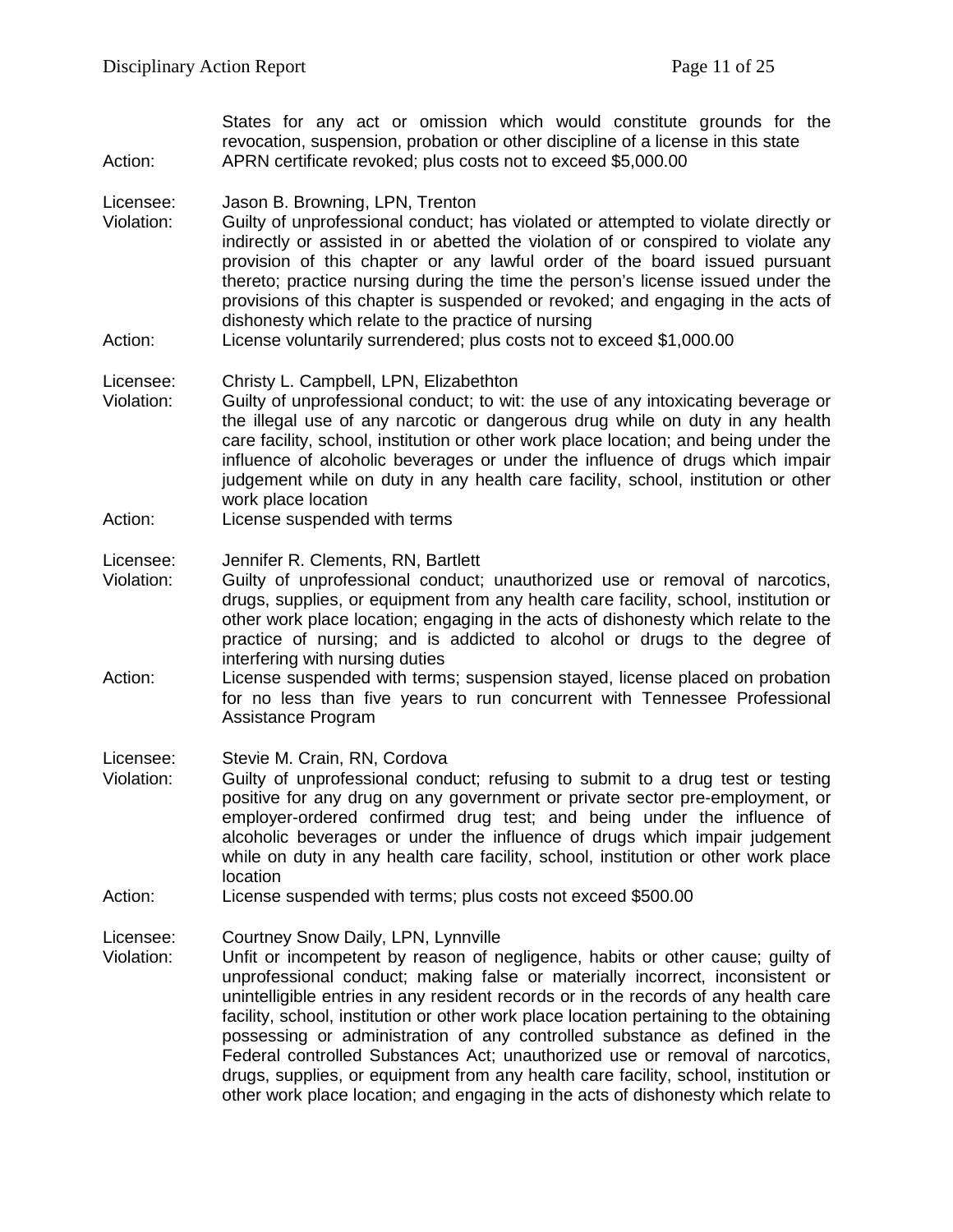the practice of nursing

Action: License revoked; assessed civil penalty of \$22,250.00 plus costs not to exceed \$5,000.00

## Licensee: Neil Derek Dempsey, RN, Memphis

- Violation: Addicted to alcohol or drugs to the degree of interfering with nursing duties; guilty of unprofessional conduct; to wit: making false or materially incorrect, inconsistent or unintelligible entries in any resident records or in the records of any health care facility, school, institution or other work place location pertaining to the obtaining possessing or administration of any controlled substance as defined in the Federal controlled Substances Act; and unauthorized use or removal of narcotics, drugs, supplies, or equipment from any health care facility, school, institution or other work place location
- Action: License suspended with terms; suspension stayed, license placed on probation for no less than three years to run concurrent with Tennessee Professional Assistance Program

Licensee: Jennifer S. Dyer, LPN, Gallatin

- Violation: Guilty of unprofessional conduct; refusing to submit to a drug test or testing positive for any drug on any government or private sector pre-employment, or employer-ordered confirmed drug test
- Action: License suspended with terms

## Licensee: Kimberly Marie Edwards, RN, Piney Flats

- Violation: It is unlawful for any person, firm or corporation to possess, sell, barter or give away any drug known as a legend drug, as defined in 53-10-101, except upon the written prescription of a duly licensed physician; certified physician assistant; nurse authorized pursuant to 63-6-204 or 63-9-113, who is rendering service under the supervision, control and responsibility of a licensed physician, and who meets the requirements pursuant to 63-7-123; a dentist; an optometrist authorized pursuant to 63-8-120(12); or a veterinarian, and compounded or dispensed by a duly registered pharmacist. It is unlawful for any person, firm or corporation to obtain or to attempt to obtain a legend drug, or to procure or attempt to procure the administration of a legend drug, by fraud, deceit, misrepresentation, subterfuge, forgery, alteration of a prescription, by the concealment of a material fact, or by the use of a false name or address; guilty of unprofessional conduct.
- Action: License suspended with terms; assessed civil penalty in the amount of \$500.00 plus costs not exceed \$1,000.00

Licensee: Toni L. Edwards-Hughes, RN, Johnson City

- Violation: Unfit or incompetent by reason of negligence, habits or other cause; guilty of unprofessional conduct; intentionally or negligently causing physical or emotional injury to a patient; and being under the influence of alcoholic beverages or under the influence of drugs which impair judgement while on duty in any health care facility, school, institution or other work place location
- Action: License suspended with terms; assessed civil penalty of \$1,000.00 plus costs not to exceed \$5,000.00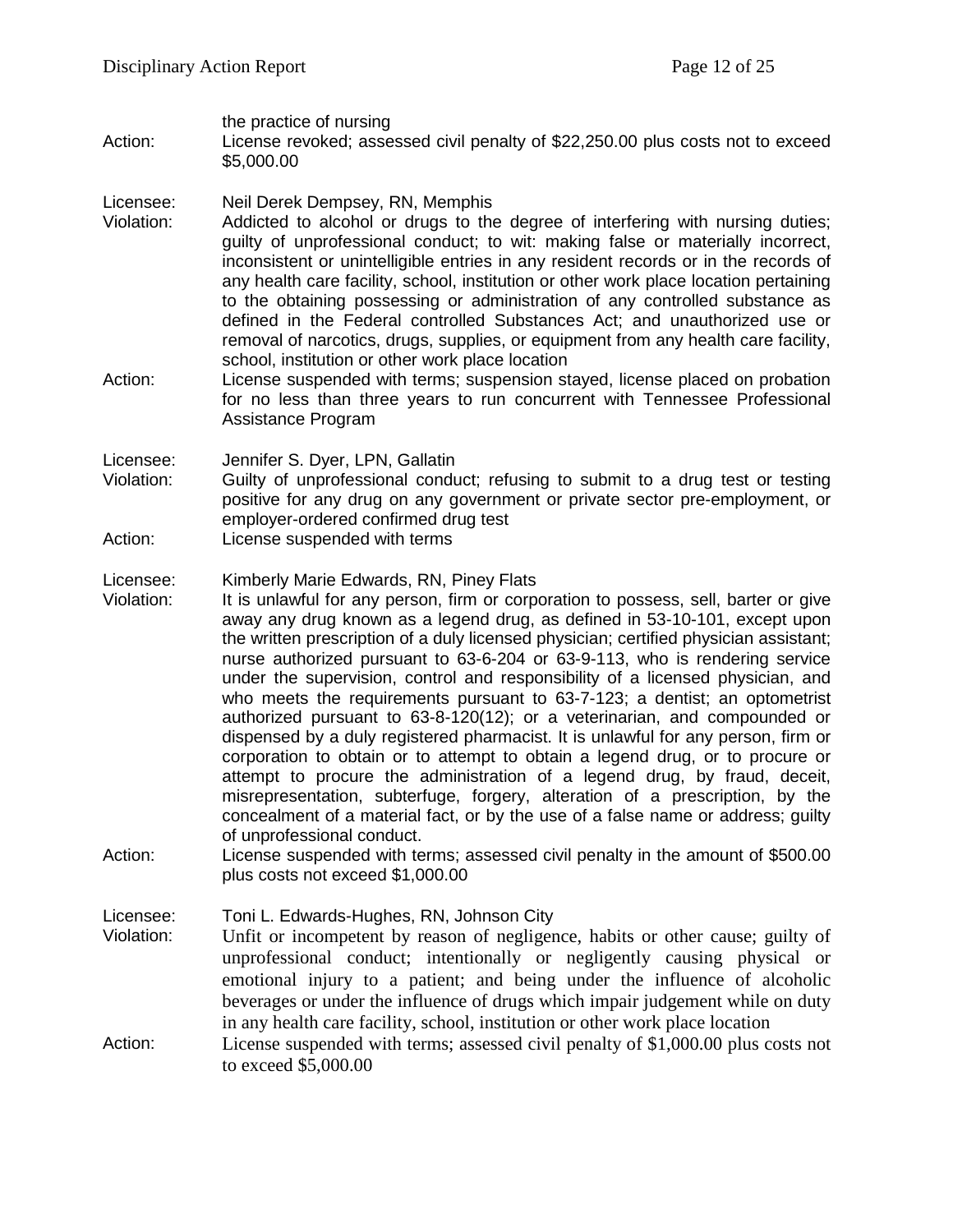Licensee: Rebecca J. (Bonovich) Flueras, LPN, Maryville

- Unfit or incompetent by reason of negligence, habits, or other cause; and guilty of unprofessional conduct; refusing to submit to a drug test or testing positive for any drug on any government or private sector pre-employment, or employerordered confirmed drug test
- Action: License suspended with terms; assessed civil penalty in the amount of \$500.00 plus costs not to exceed \$5,000.00

Licensee: Deanne D. Fowlkes, LPN, Nashville

- Violation: Guilty of unprofessional conduct; to wit: failure to maintain a record for each resident which accurately reflects the nursing problems and interventions for the resident and/or failure to maintain a record for each resident which accurately reflects the name and title of the nurse providing care; making false or materially incorrect, inconsistent or unintelligible entries in any resident records or in the records of any health care facility, school, institution or other work place location pertaining to the obtaining possessing or administration of any controlled substance as defined in the Federal controlled Substances Act; unauthorized use or removal of narcotics, drugs, supplies, or equipment from any health care facility, school, institution or other work place location; and engaging in acts of dishonesty which relate to the practice of nursing; refusing to submit to a drug test or testing positive for any drug on any government or private sector preemployment, or employer-ordered confirmed drug test
- Action: License suspended with terms

Licensee: Melissa M. Freeland, LPN, Columbia

- Violation: Guilty of fraud or deceit in procuring or attempting to procure a license to practice nursing; guilty of a crime; unfit or incompetent by reason of negligence, habits, or other cause; being under the influence of alcoholic beverages or under the influence of drugs which impair judgement while on duty in any health care facility, school, institution or other work place location; and engaging in the acts of dishonesty which relate to the practice of nursing
- Action: License voluntarily surrendered; plus costs not to exceed \$200.00

Licensee: Allison M. Gordon, LPN, Memphis

Violation: Guilty of unprofessional conduct; refusing to submit to a drug test or testing positive for any drug on any government or private sector pre-employment, or employer-ordered confirmed drug test

Action: License suspended with terms

Licensee: Patricia Morley Gray, RN, Rogersville

Violation: Addicted to alcohol or drugs to the degree of interfering with nursing duties; guilty of unprofessional conduct; and being under the influence of alcoholic beverages or under the influence of drugs which impair judgement while on duty in any health care facility, school, institution or other work place location Action: License suspended with terms; plus costs not to exceed \$2,000.00

Licensee: Elizabeth C. Hamer, RN, Clarksville

Violation: Failure to comply with Tennessee Student Assistance Corporation student loan agreement.

Action: License suspended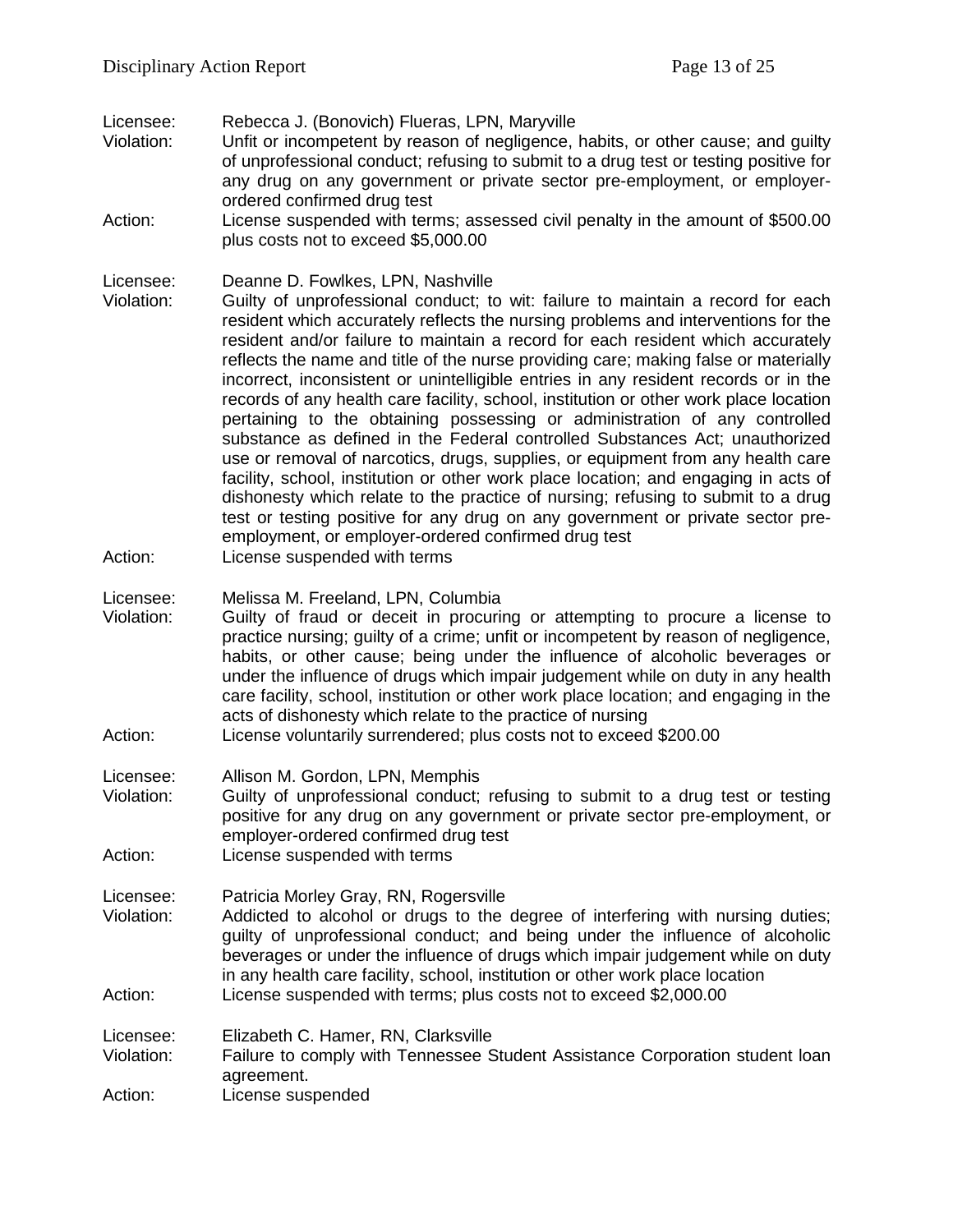Licensee: Lisa Gail Harger, RN, Hampshire

- Violation: Unfit or incompetent by reason of negligence, habits or other cause; guilty of unprofessional conduct; to wit: making false or materially incorrect, inconsistent or unintelligible entries in any resident records or in the records of any health care facility, school, institution or other work place location pertaining to the obtaining possessing or administration of any controlled substance as defined in the Federal controlled Substances Act; unauthorized use or removal of narcotics, drugs, supplies, or equipment from any health care facility, school, institution or other work place location; and engaging in the acts of dishonesty which relate to the practice of nursing
- Action: License suspended with terms; plus costs not to exceed \$1,000.00

# Licensee: Anna Hope Hubbard, RN, Knoxville

- Violation: Unfit or incompetent by reason of negligence, habits or other cause; guilty of unprofessional conduct; to wit: intentionally or negligently causing physical or emotional injury to a patient; failure to maintain a record for each resident which accurately reflects the nursing problems and interventions for the resident and/or failure to maintain a record for each resident which accurately reflects the name and title of the nurse providing care; abandoning or neglecting a patient requiring nursing care; and engaging in acts of dishonesty which relate to the practice of nursing
- Action: License reprimanded; must complete 20 hours of continuing education with 10 hours in ethics and 10 hours in documentation

Licensee: Laura Grey Hunt, LPN, Memphis

- Violation: Guilty of unprofessional conduct; to wit: unauthorized use or removal of narcotics, drugs, supplies, or equipment from any health care facility, school, institution or other work place location; being under the influence of alcoholic beverages or under the influence of drugs which impair judgement while on duty in any health care facility, school, institution or other work place location; and revocation, suspension, probation or other discipline of a license to practice nursing by another state territory of the United States for any act or omission which would constitute grounds for the revocation, suspension, probation or other discipline of a license in this state; otherwise discipline a holder of a license, certificate, permit, or authorization, if the applicant, licensee or certificate or permit holder has been disciplined by another state of the United States for any acts or omissions that would constitute grounds for discipline of a person licensed, certified, permitted or authorized in this state.
- Action: License suspended with terms; assessed civil penalty of \$500.00 plus costs not to exceed \$5,000.00

Licensee: Crystal G. Hylton, RN, Kingston Violation: Agreed Order of Pendente Lite

- Action: Suspension pending official hearing
- Licensee: Kimberly Dawn Inman, APRN / RN, Parsons Violation: Unfit or incompetent by reason of negligence, habits, or other cause; unprofessional conduct; delegating nursing care functions, tasks, and responsibilities to others contrary to the Nurse Practice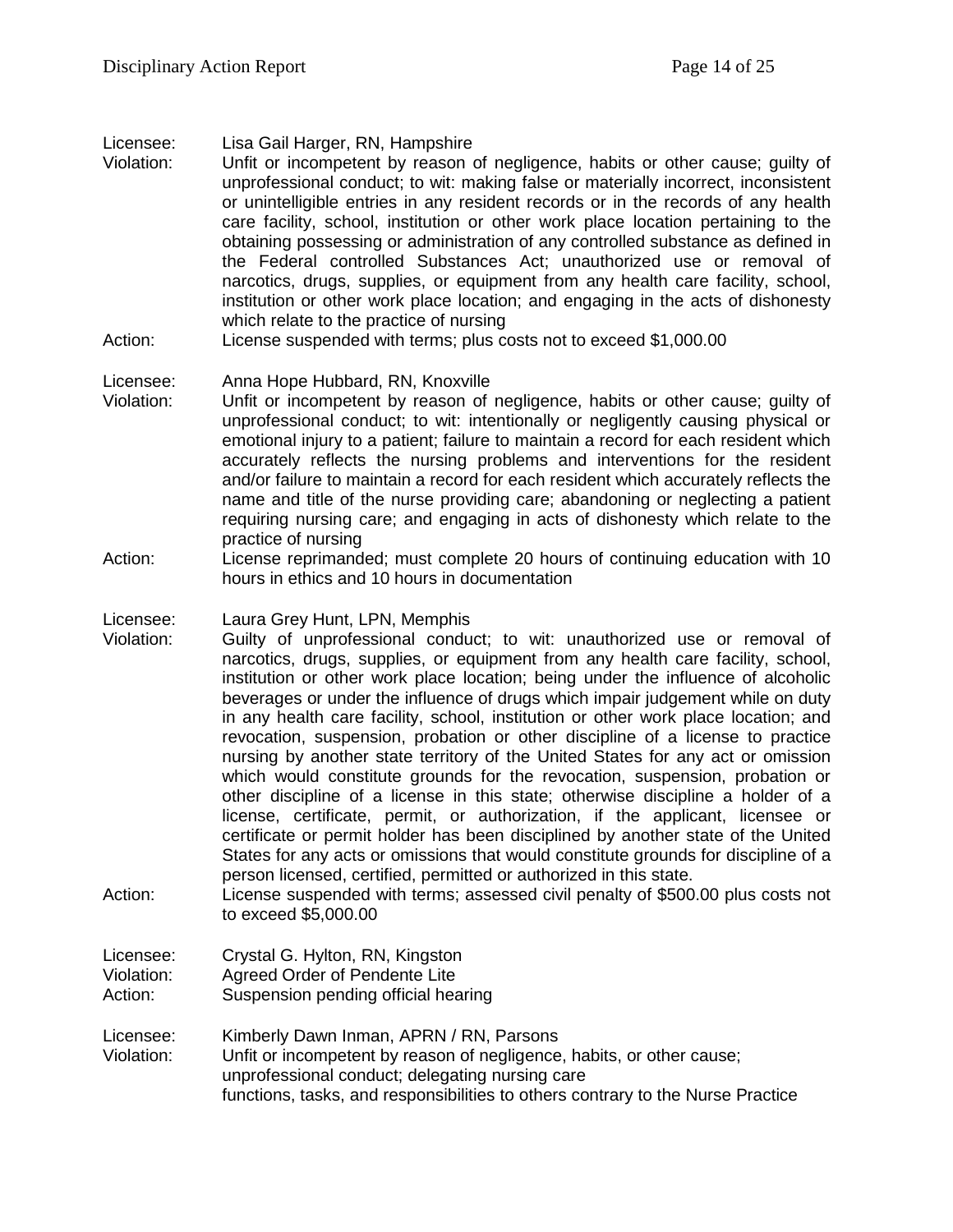|                         | Act; overprescribing or prescribing in a<br>manner inconsistent with law; failure to document a medical history, physical<br>examination, written treatment plan,                                                                                                                                                                                                                                                                                                                                                                                                                                                                                                             |
|-------------------------|-------------------------------------------------------------------------------------------------------------------------------------------------------------------------------------------------------------------------------------------------------------------------------------------------------------------------------------------------------------------------------------------------------------------------------------------------------------------------------------------------------------------------------------------------------------------------------------------------------------------------------------------------------------------------------|
|                         | progress toward reaching the treatment plan, and information about the etiology<br>of patients' pain; failure to provide                                                                                                                                                                                                                                                                                                                                                                                                                                                                                                                                                      |
|                         | responsible supervision of patients; and signing blank prescriptions to be<br>completed by an LPN for patients not actually                                                                                                                                                                                                                                                                                                                                                                                                                                                                                                                                                   |
| Action:                 | seen by the Respondent.<br>Revocation of APRN license; may not reapply for APRN for at least 1 year and<br>after satisfaction of terms; surrender of                                                                                                                                                                                                                                                                                                                                                                                                                                                                                                                          |
|                         | her DEA registration; may not apply for new DEA registration until completion of<br>terms; practice monitoring if APRN                                                                                                                                                                                                                                                                                                                                                                                                                                                                                                                                                        |
|                         | license obtained in future; RN license placed on probation for at least 2 years;<br>multistate license to practice voided;                                                                                                                                                                                                                                                                                                                                                                                                                                                                                                                                                    |
|                         | prohibition of providing chronic nonmalignant pain treatment in future;<br>permanent limitation on prescribed opioids in                                                                                                                                                                                                                                                                                                                                                                                                                                                                                                                                                      |
|                         | future; civil penalties of \$5000.00; costs not to exceed \$10,000.00.                                                                                                                                                                                                                                                                                                                                                                                                                                                                                                                                                                                                        |
| Licensee:<br>Violation: | Sharia K. Justice (Latorre), RN, Knoxville<br>Guilty of a crime; guilty of unprofessional conduct; to wit: the use of any<br>intoxicating beverage or the illegal use of any narcotic or dangerous drug while<br>on duty in any health care facility, school, institution or other work place location;<br>and being under the influence of alcoholic beverages or under the influence of<br>drugs which impair judgement while on duty in any health care facility, school,<br>institution or other work place location                                                                                                                                                      |
| Action:                 | License suspended with terms                                                                                                                                                                                                                                                                                                                                                                                                                                                                                                                                                                                                                                                  |
| Licensee:<br>Violation: | Megan Kane-Taylor, RN, Cordova<br>Addicted to alcohol or drugs to the degree of interfering with nursing duties;<br>guilty of unprofessional conduct; unauthorized use or removal of narcotics,<br>drugs, supplies, or equipment from any health care facility, school, institution or<br>other work place location; and being under the influence of alcoholic beverages<br>or under the influence of drugs which impair judgement while on duty in any<br>health care facility, school, institution or other work place location                                                                                                                                            |
| Action:                 | License suspended with terms; suspension stayed, license placed on probation<br>for no less than three years to run concurrent with Tennessee Professional<br>Assistance Program                                                                                                                                                                                                                                                                                                                                                                                                                                                                                              |
| Licensee:<br>Violation: | Michelle M. Mayse, LPN, Gallatin<br>Guilty of unprofessional conduct; making false or materially incorrect,<br>inconsistent or unintelligible entries in any resident records or in the records of<br>any health care facility, school, institution or other work place location pertaining<br>to the obtaining possessing or administration of any controlled substance as<br>defined in the Federal controlled Substances Act; unauthorized use or removal<br>of narcotics, drugs, supplies, or equipment from any health care facility, school,<br>institution or other work place location; and engaging in acts of dishonesty which<br>relate to the practice of nursing |
| Action:                 | License suspended with terms                                                                                                                                                                                                                                                                                                                                                                                                                                                                                                                                                                                                                                                  |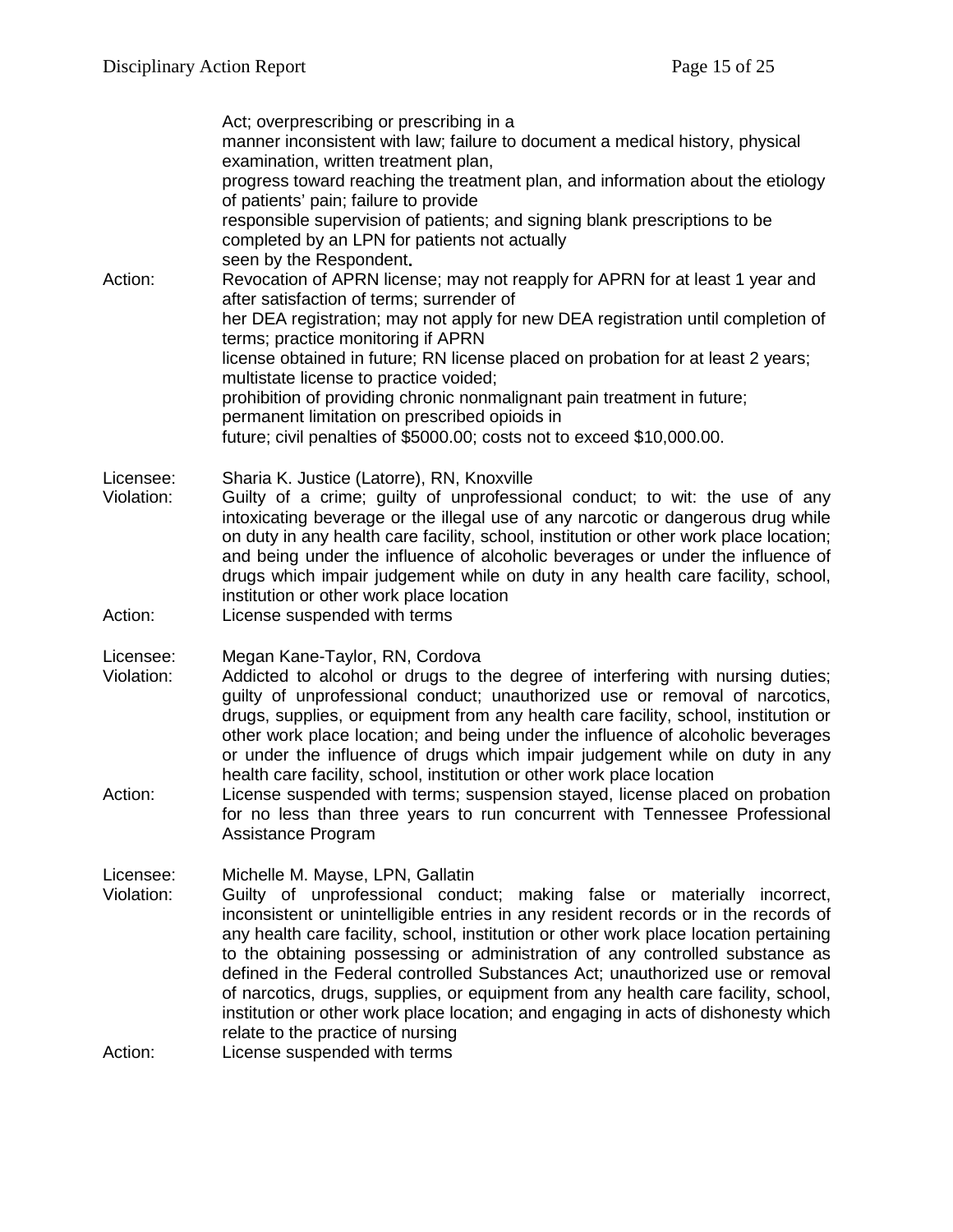| Licensee:<br>Violation:<br>Action: | Cynthia M. McBride, RN, Knoxville<br>Guilty of unprofessional conduct<br>License suspended with terms; assessed civil penalty of \$1,000.00 plus costs<br>not to exceed \$5,000.00                                                                                                                                                                                                                                                                                                                                                                                                                                                                                                                                                                                                                                                                 |
|------------------------------------|----------------------------------------------------------------------------------------------------------------------------------------------------------------------------------------------------------------------------------------------------------------------------------------------------------------------------------------------------------------------------------------------------------------------------------------------------------------------------------------------------------------------------------------------------------------------------------------------------------------------------------------------------------------------------------------------------------------------------------------------------------------------------------------------------------------------------------------------------|
| Licensee:<br>Violation:<br>Action: | Lisa A. Messer, RN, Knoxville<br>Guilty of unprofessional conduct; to wit: failure to maintain a record for each<br>resident which accurately reflects the nursing problems and interventions for the<br>resident and/or failure to maintain a record for each resident which accurately<br>reflects the name and title of the nurse providing care; and making false or<br>materially incorrect, inconsistent or unintelligible entries in any resident records<br>or in the records of any health care facility, school, institution or other work place<br>location pertaining to the obtaining possessing or administration of any<br>controlled substance as defined in the Federal controlled Substances Act<br>License reprimanded; must complete 20 hours of continuing education with 10<br>hours in ethics and 10 hours in documentation |
| Licensee:<br>Violation:<br>Action: | Johnna Lynn Miracle, RN, Cumberland Gap<br>Guilty of unprofessional conduct<br>License suspended with terms; assessed civil penalty of \$250.00 plus costs not<br>to exceed \$2,000.00                                                                                                                                                                                                                                                                                                                                                                                                                                                                                                                                                                                                                                                             |
| Licensee:<br>Violation:<br>Action: | Courtney Suzanne Newman, APRN, Knoxville<br>Guilty of unprofessional conduct; failed to report indictment for offense involving<br>the sale or dispensing of controlled substances under state or federal law to the<br>practitioner's licensing board in writing within seven calendar days of acquiring<br>actual knowledge of the indictment.<br>APRN certificate and RN license restricted with terms; assessed civil penalty of<br>\$50.00 plus costs not to exceed \$1,000.00                                                                                                                                                                                                                                                                                                                                                                |
| Licensee:<br>Violation:<br>Action: | Ami L. Nipper, LPN, Crossville<br>Guilty of unprofessional conduct; making false or materially incorrect,<br>inconsistent or unintelligible entries in any resident records or in the records of<br>any health care facility, school, institution or other work place location pertaining<br>to the obtaining possessing or administration of any controlled substance as<br>defined in the Federal controlled Substances Act; unauthorized use or removal<br>of narcotics, drugs, supplies, or equipment from any health care facility, school,<br>institution or other work place location; and engaging in the acts of dishonesty<br>which relate to the practice of nursing<br>License voluntarily surrendered; plus costs not to exceed \$1,000.00                                                                                            |
| Licensee:<br>Violation:            | Richard R. Renner, LPN, Jellico<br>Addicted to alcohol or drugs to the degree of interfering with nursing duties;<br>guilty of unprofessional conduct; making false or materially incorrect,<br>inconsistent or unintelligible entries in any resident records or in the records of<br>any health care facility, school, institution or other work place location pertaining<br>to the obtaining possessing or administration of any controlled substance as<br>defined in the Federal controlled Substances Act; unauthorized use or removal<br>of narcotics, drugs, supplies, or equipment from any health care facility, school,<br>institution or other work place location; being under the influence of alcoholic                                                                                                                            |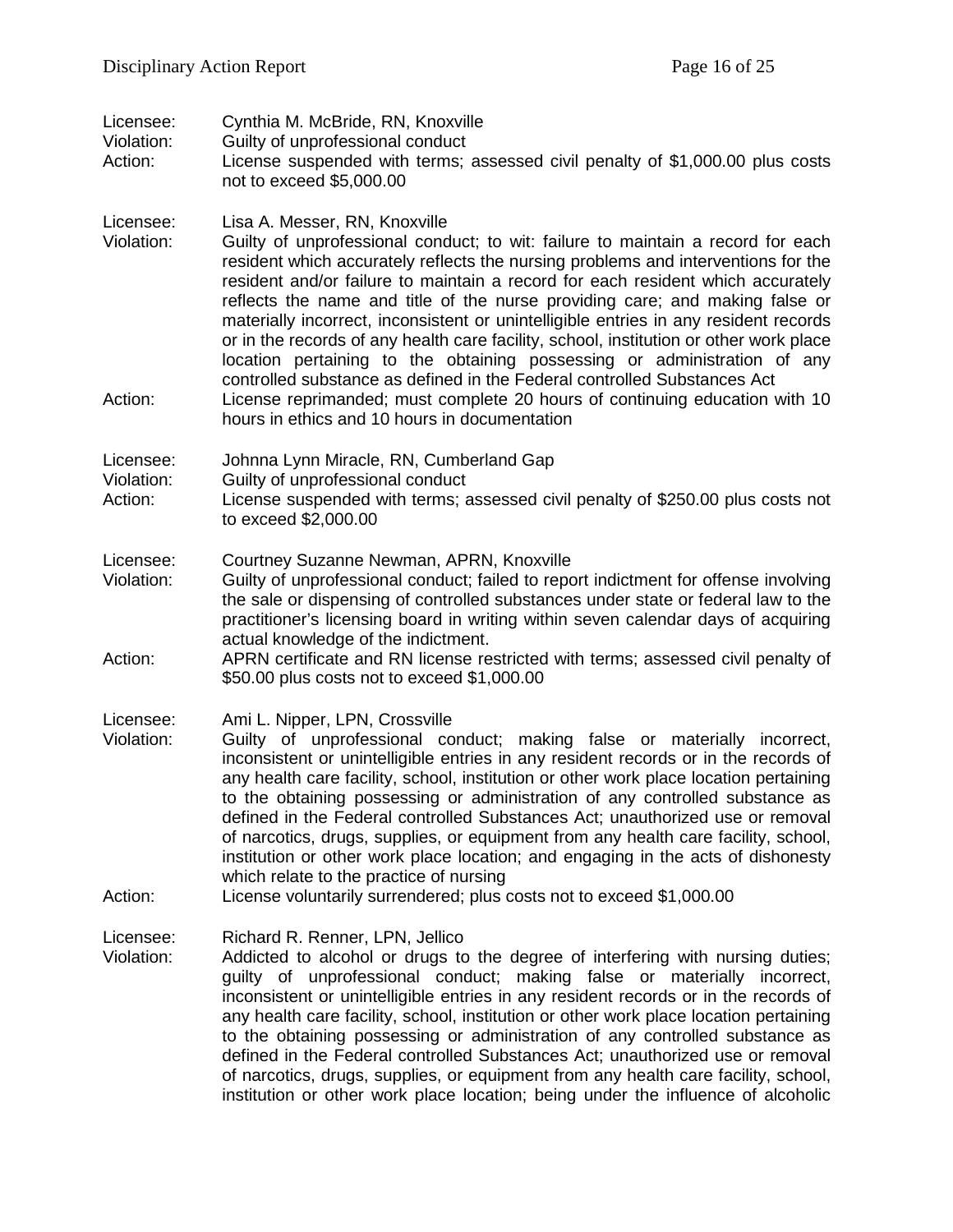beverages or under the influence of drugs which impair judgement while on duty in any health care facility, school, institution or other work place location; revocation, suspension, probation or other discipline of a license to practice nursing by another state territory of the United States for any act or omission which would constitute grounds for the revocation, suspension, probation or other discipline of a license in this state; and engaging in acts of dishonesty which relate to the practice of nursing

Action: License suspended with terms

Licensee: Kimberly Anne Rushing, LPN, Clarksville

- Violation: Unfit or incompetent by reason of negligence, habits, or other cause; and guilty of unprofessional conduct; to wit: the use of any intoxicating beverage or the illegal use of any narcotic or dangerous drug while on duty in any health care facility, school, institution or other work place location; and being under the influence of alcoholic beverages or under the influence of drugs which impair judgement while on duty in any health care facility, school, institution or other work place location; refusing to submit to a drug test or testing positive for any drug on any government or private sector pre-employment, or employer-ordered confirmed drug test
- Action: License suspended with terms; assessed civil penalties in the amount of \$1,000.00 plus costs not to exceed \$5,000.00

## Licensee: Christopher L. Shupe, RN, Dickson

- Violation: Refusing to submit to a drug test or testing positive for any drug on any government or private sector pre-employment, or employer-ordered confirmed drug test; unfit or incompetent by reason of negligence, habits, or other cause; guilty of unprofessional conduct; unauthorized use or removal of narcotics, drugs, supplies, or equipment from any health care facility, school, institution or other work place location; and engaging in the acts of dishonesty which relate to the practice of nursing
- Action: License voluntarily surrendered; assessed civil penalty of \$500.00 plus costs not to exceed \$1,000.00
- Licensee: Tracie W. Shutters, RN, Soddy Daisy
- Violation: Guilty of unprofessional conduct; and being under the influence of alcoholic beverages or under the influence of drugs which impair judgement while on duty in any health care facility, school, institution or other work place location Action: License revoked; assessed civil penalty of \$1,000.00 plus costs not to exceed
- \$5,000.00

#### Licensee: Daniel Jordan Smallen, RN, Loudon

Violation: Unfit or incompetent by reason of negligence, habits or other cause; addicted to alcohol or drugs to the degree of interfering with nursing duties; guilty of unprofessional conduct; to wit: the use of any intoxicating beverage or the illegal use of any narcotic or dangerous drug while on duty in any health care facility, school, institution or other work place location; and being under the influence of alcoholic beverages or under the influence of drugs which impair judgement while on duty in any health care facility, school, institution or other work place location

Action: License suspended with terms; suspension stayed, license placed on probation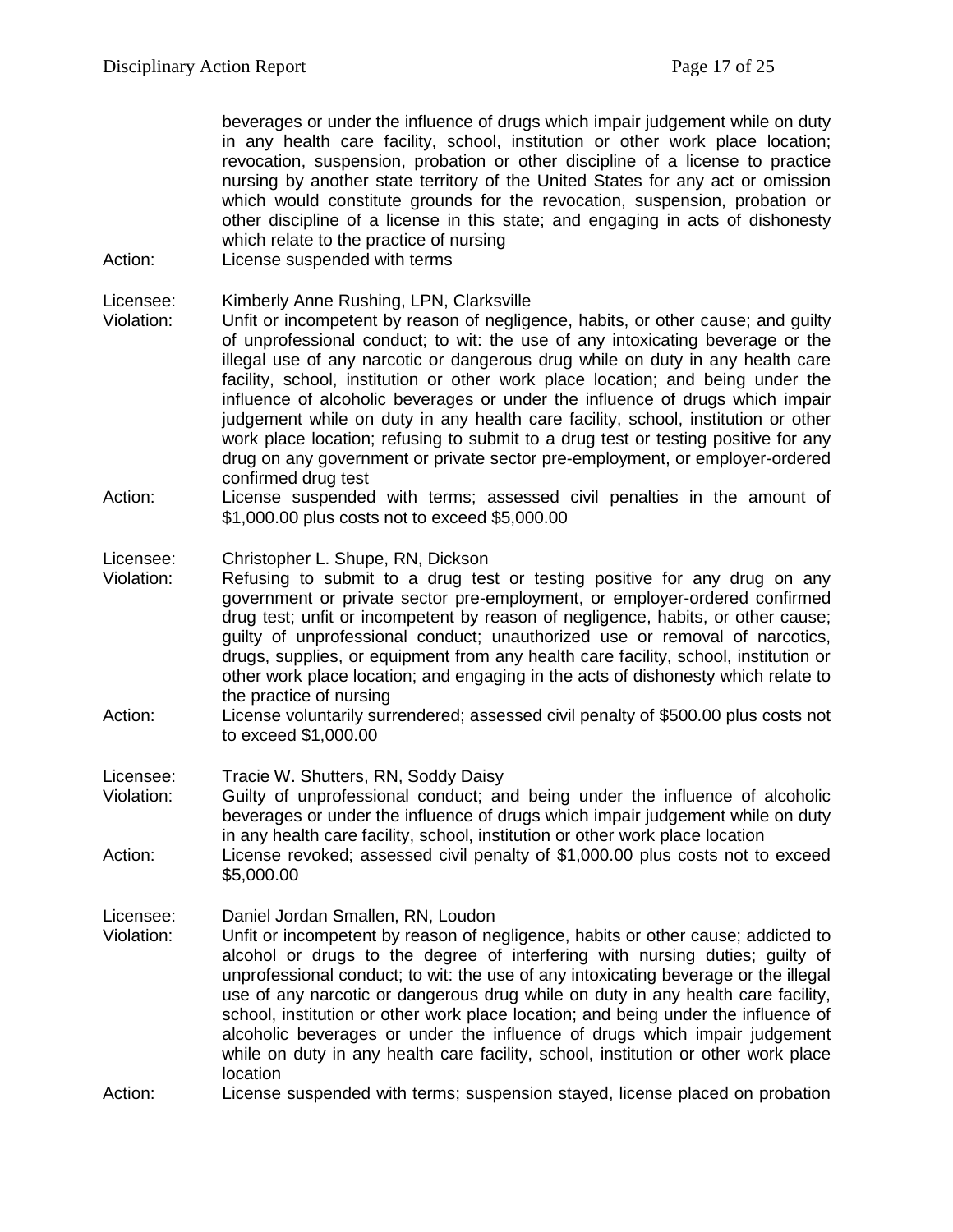for no less than three years to run concurrent with Tennessee Professional Assistance Program

- Licensee: Angel C. Talley, RN, Atoka<br>Violation: Guilty of unprofessional co Guilty of unprofessional conduct; failure to maintain a record for each resident which accurately reflects the nursing problems and interventions for the resident and/or failure to maintain a record for each resident which accurately reflects the name and title of the nurse providing care; making false or materially incorrect, inconsistent or unintelligible entries in any resident records or in the records of any health care facility, school, institution or other work place location pertaining to the obtaining possessing or administration of any controlled substance as defined in the Federal controlled Substances Act; and unauthorized use or removal of narcotics, drugs, supplies, or equipment from any health care facility, school, institution or other work place location
- Action: License suspended with terms
- Licensee: Domonique M. Taylor, RN, Cordova
- Violation: Guilty of unprofessional conduct; being under the influence of alcoholic beverages or under the influence of drugs which impair judgement while on duty in any health care facility, school, institution or other work place location Action: License suspended with terms; costs not to exceed \$1,000.00

Licensee: Jessica Thompson, RN, Normandy

- Violation: Guilty of unprofessional conduct; refusing to submit to a drug test or testing positive for any drug on any government or private sector pre-employment, or employer-ordered confirmed drug test
- Action: License suspended with terms
- Licensee: Karen E. Wimberley, LPN, Bluff City
- Violation: Failure to comply with Tennessee Student Assistance Corporation student loan agreement.
- Action: License suspended

Licensee: Patricia G. Wilson, RN, Livingston

Violation: A healthcare practitioner violates the practitioner's practice act by refusing to submit to a drug test or testing positive for any drug on a government or private sector pre-employment or employer-ordered confirmed drug test for an employer when the practitioner does not have a lawful prescription for using the drug or a valid medical reason for using the drug. The board shall suspend the license, certificate, permit, or authorization of a healthcare practitioner who has been referred to the substance abuse peer assistance or treatment program pursuant to this subsection when the practitioner fails to comply with the terms and conditions of the program; guilty of unprofessional conduct; to wit: unauthorized use or removal of narcotics, drugs, supplies, or equipment from any health care facility, school, institution or other work place location; the use of any intoxicating beverage or the illegal use of any narcotic or dangerous drug while on duty in any health care facility, school, institution or other work place location; and being under the influence of alcoholic beverages or under the influence of drugs which impair judgement while on duty in any health care facility, school, institution or other work place location; engaging in acts of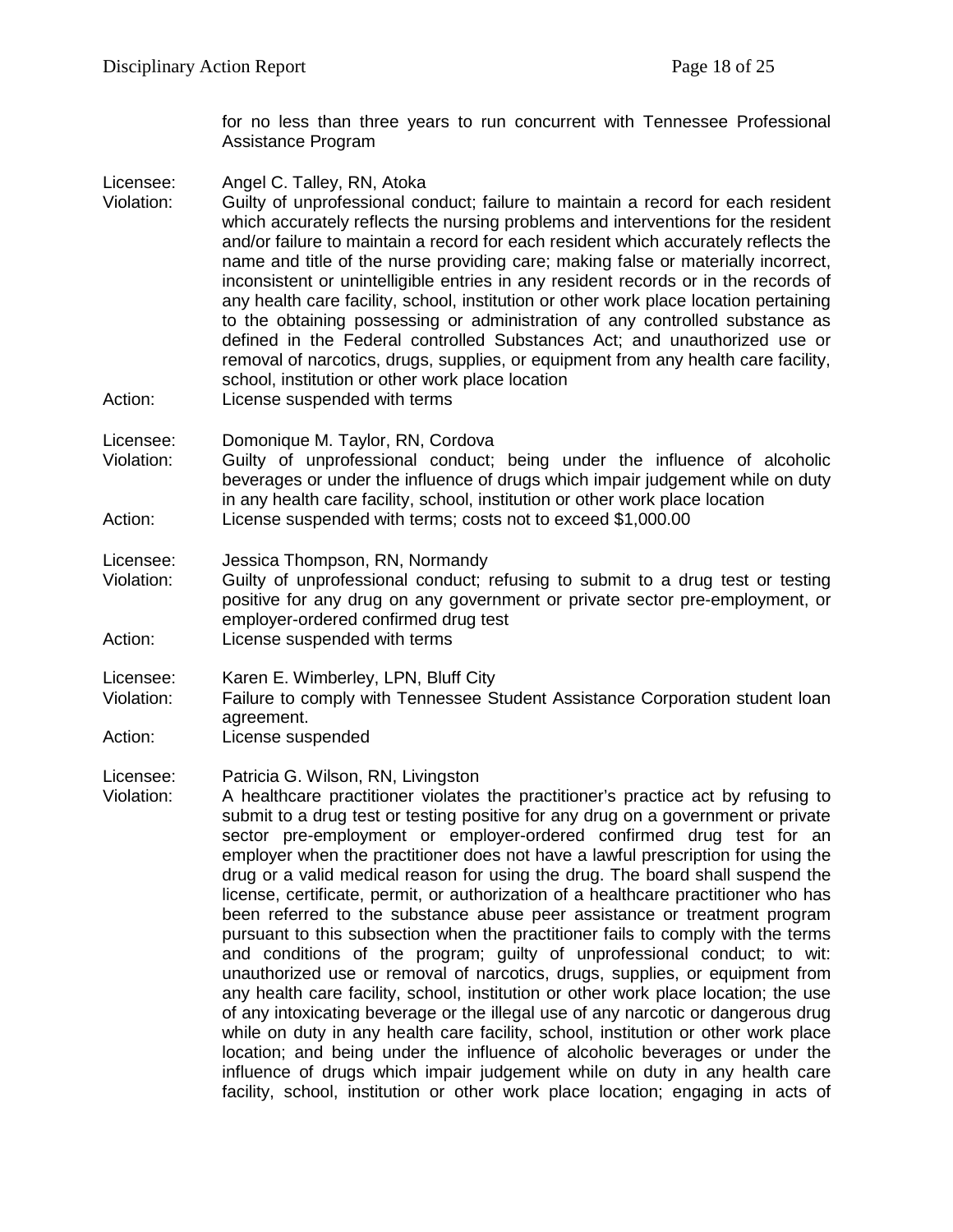dishonesty which relate to the practice of nursing Action: License suspended with terms; plus costs not to exceed \$1,500.00

## **BOARD OF OSTEOPATHIC EXAMINATION**

Licensee: Angela Marie Derosa, DO, Scottsdale AZ

Violation: Violation of statutes or rules which are part of the Tennessee Osteopathic Practice Act; disciplinary action against the licensee to practice medicine by another state or territory of the United States for any acts or omissions that would constitute grounds for discipline of a licensee licensed in this state Action: License reprimanded; Costs not to exceed \$1,000.00

Licensee: Vinson M. Disanto, D.O. McKinney, Texas

- Violation: Disciplinary action against a person licensed to practice medicine by another state or territory of the United States for any acts or omissions that would constitute grounds for discipline of a person licensed in this state.
- Action: License reprimanded; assessed civil penalty of \$800.00 plus costs not to exceed \$2,000.00

## **BOARD OF OSTEOPATIC EXAMINATION COUNCIL OF CERTIFIED PROFESSIONAL MIDWIFERY**

Licensee: Anita Hood, DO, Spencer<br>Violation: A midwife who has met th

- A midwife who has met the standards set forth in this chapter may apply to the board for Tennessee certification. An application for Tennessee certification shall provide information as required by this section and as may be required by the board. Except for the American College of Nurse Midwives certified midwives and certified nurse midwives, a certificate under this chapter is required to practice midwifery for monetary compensation in which service has been offered for a fee. A certificate under this chapter is not required for certified nurse midwives who maintain their licensure as registered nurses.
- Action: Assessed civil penalty of \$1,00.00 plus costs not to exceed \$2,000.00

#### **BOARD OF PHARMACY**

Licensee: Apothecary, Pharmacy, Nashville

Violation: Guilty of inspection violations. A pharmacy practice site where prescription drugs and devices and related materials are received...and dispensed shall not be opened for business or any other reason unless a licensed pharmacist is present. Furthermore, no medical or prescription order shall be dispensed except during the presence and under the direct supervision of a pharmacist. Providing patient counseling must be performed personally by a pharmacist or by a pharmacy intern under the personal supervision and in the presence of a pharmacist. Upon the receipt of a medical or prescription order and following a review of the patient's record, a pharmacist shall personally counsel the patient or caregiver "Face-to-Face" if the patient or caregiver is present. If the patient or caregiver is not present, a pharmacist shall make a reasonable effort to counsel through alternative means. Only pharmacists practicing at the pharmacy and pharmacists authorized by the pharmacist in charge shall be in possession of any keys or other access devices. A pharmacist, pharmacy intern, and pharmacy technicians shall wear appropriate identification showing name and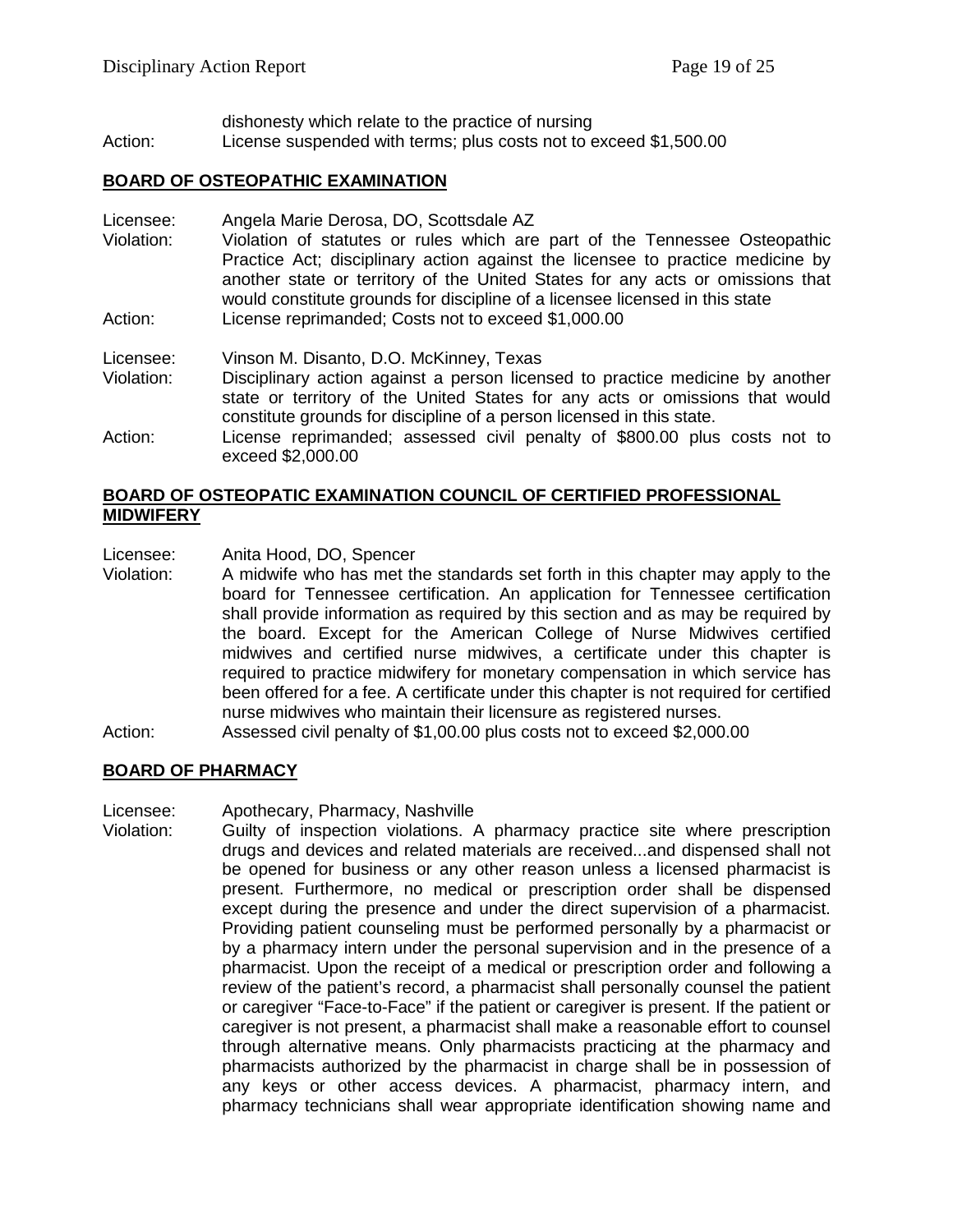appropriate title. All prescription drugs and controlled substances and devices and related materials shall be stored in an area not accessible to the public. Each pharmacy practice site shall maintain an adequate reference library consistent with its scope of practice. The reference library shall include a current edition of the Tennessee Pharmacy Laws issued by the Tennessee Board of Pharmacy and may include current material regarding the technical, clinical, and professional components of the practice of pharmacy, with particular emphasis in the area in which the pharmacy specializes. Persons to registered to…dispense controlled substances under this part and part 4 of this chapter and title 39, chapter 17, part 4, shall keep records and maintain inventories in conformance with the record keeping and inventory requirements of federal law. Persons registered to… dispense controlled substances under this part and part 4 of this chapter and title 39, chapter 17, part 4, shall keep records and maintain inventories in conformance with the record keeping and inventory requirements of federal law. Guilty of… unprofessional conduct.

Action: License reprimanded, assessed costs not to exceed \$10,000.00

Licensee: Chad E. Musick, Pharmacist, Roanoke VA

Violation: Violation of statutes or rules which are part of the Act, TENN.CODE ANN. 63- 10-101, et seq. and TENN. COMP. R & REGS., 1140-01-.01, et seq.; guilty of dishonorable, immoral, unethical, or unprofessional conduct

Action: License suspended with terms; suspension stayed; license placed on probation for no less than four years with terms; plus costs not to exceed \$700.00

Licensee: Traci Michelle Poole, D.PH., Nashville

Violation: Guilty of inspection violations. A pharmacy practice site where prescription drugs and devices and related materials are received...and dispensed shall not be opened for business or any other reason unless a licensed pharmacist is present. Furthermore, no medical or prescription order shall be dispensed except during the presence and under the direct supervision of a pharmacist. The following functions must be performed personally by a pharmacist or by a pharmacy intern under the personal supervision and in the presence of a pharmacist: providing patient counseling; Upon the receipt of a medical or prescription order and following a review of the patient's record, a pharmacist shall personally counsel the patient or caregiver "Face-to-Face" if the patient or caregiver is present. If the patient or caregiver is not present, a pharmacist shall make a reasonable effort to counsel through alternative means. A pharmacist, pharmacy intern, and pharmacy technicians shall wear appropriate identification showing name and appropriate title. All prescription drugs and controlled substances and devices and related materials shall be stored in an area not accessible to the public. Each pharmacy practice site shall maintain an adequate reference library consistent with its scope of practice. The reference library shall include a current edition of the Tennessee Pharmacy Laws issued by the Tennessee Board of Pharmacy and may include current material regarding the technical, clinical, and professional components of the practice of pharmacy, with particular emphasis in the area in which the pharmacy specializes. Persons to registered to…dispense controlled substances under this part and part 4 of this chapter and title 39, chapter 17, part 4, shall keep records and maintain inventories in conformance with the record keeping and inventory requirements of federal law. Guilty of unprofessional conduct. Action: License reprimanded, assessed civil penalty of \$100.00.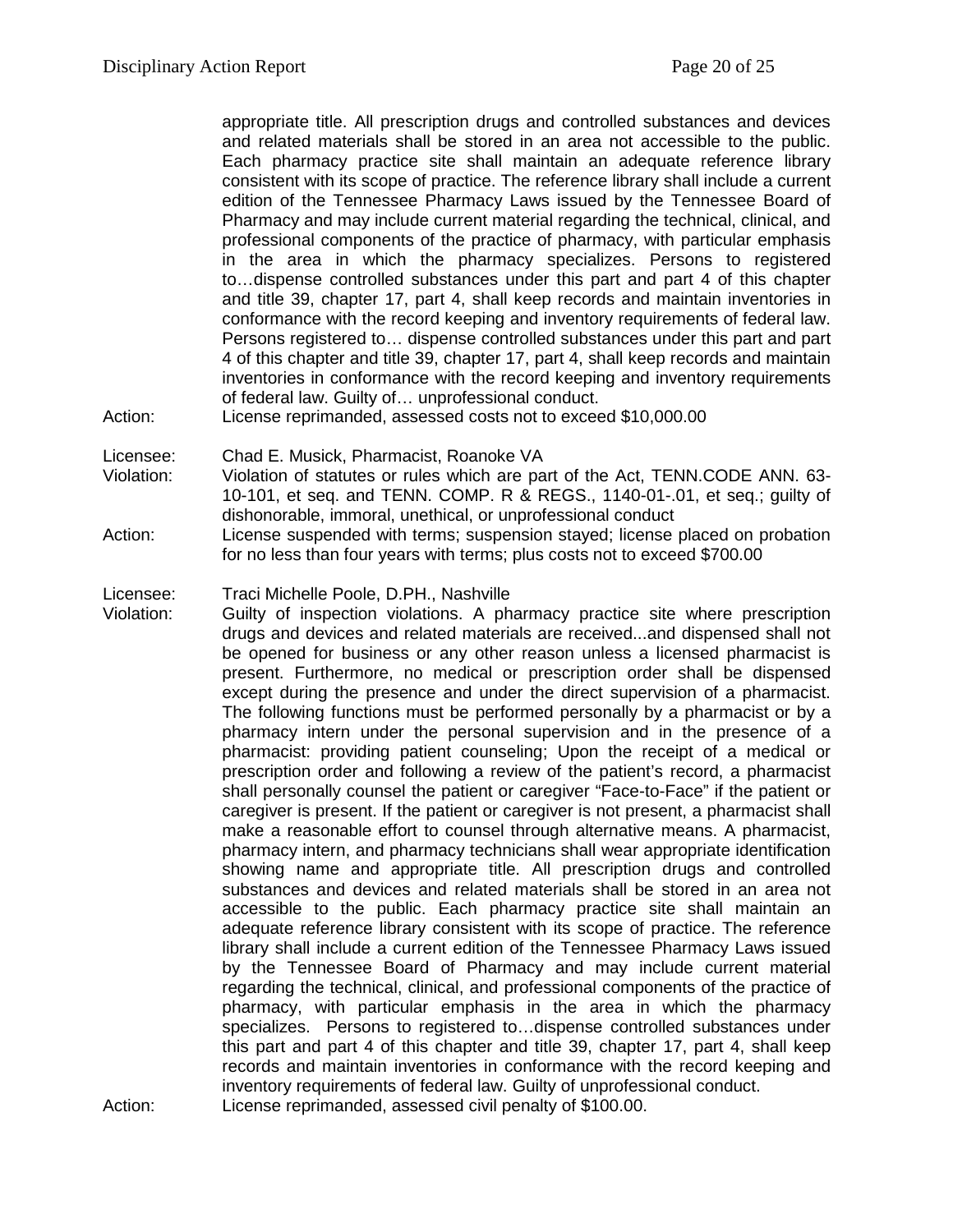- Licensee: Jared Riddle, Pharmacy Tech Applicant, Johnson City Violation:
- Action: Pharmacy Technician application denied
- Licensee: Jessica Thompson, Pharmacy Tech Applicant, Normandy
- Violation:
- Action: Pharmacy Technician application denied
- Licensee: Megan O. Wall, PT, Greeneville

Violation: It is unlawful for any person, firm or corporation to possess, sell, barter, or give away any drug known as legend drugs, as defined in 53-10-101, except upon the written prescription of a duly licensed physician, certified physician's assistant, nurse authorized pursuant to 63-6-204 or 63-9-113, who is rendering service under the supervision, control and responsibility of a licensed physician, and who meets the requirements pursuant to 63-7-213, a dentist, an optometrist authorized pursuant to 63-8-102(12), or a veterinarian, and compounded or dispensed by a duly registered pharmacist; it is unlawful for any person, film or corporation to obtain or attempt to obtain a legend drug, or to procure to attempt to procure the administration of a legend drug, by fraud, deceit, misrepresentation, subterfuge, forgery, alteration of a prescription by the concealment of a material fact, or by the use of a false name or address; it is unlawful for any person to have in such person's possession, any drug herein defined or enumerated, without the same having been prescribed by a duly licensed physician, certified physician assistant, dentist, optometrist authorized pursuant to 63-8-102(12), or veterinarian, and having been dispensed by a pharmacy duly licensed and registered in this state, unless such person was a resident of another state and had the prescription therefore filled by a duly licensed and registered pharmacist of such other state; it is unlawful for any person knowingly or intentionally to acquire or obtain, or attempt to acquire or attempt to obtain, possession of a controlled substance by misrepresentation, fraud, forgery, deception, or subterfuge; engaging in conduct prohibited or made unlawful by any of the provisions of pats 2-5 of this chapter or any other laws of the state or of the United States relating to drugs or to the practice of pharmacy; guilty of dishonorable, immoral, unethical or unprofessional conduct. Action: License revoked; plus costs not to exceed \$10,000.00

**BOARD OF PHYSICAL THERAPY**

- Licensee: Chandelle Hackett, PT, Carthage
- Violation: Guilty of inaccurate billing; Physical therapists shall be aware of charges and shall ensure that documentation and coding for physical therapy services accurately reflect the nature and extent of the services provided.
- Action: License placed on probation with terms; assessed civil penalty of \$500.00 plus costs not to exceed \$1,000.00

Licensee: Elizabeth McNeese, PTA Murfreesboro

Violation: Guilty of diversion of drugs. Engaging in the performance of substandard care by a physical therapist assistant. Failing to adhere to standards of ethics of the physical therapy profession. A violation or attempted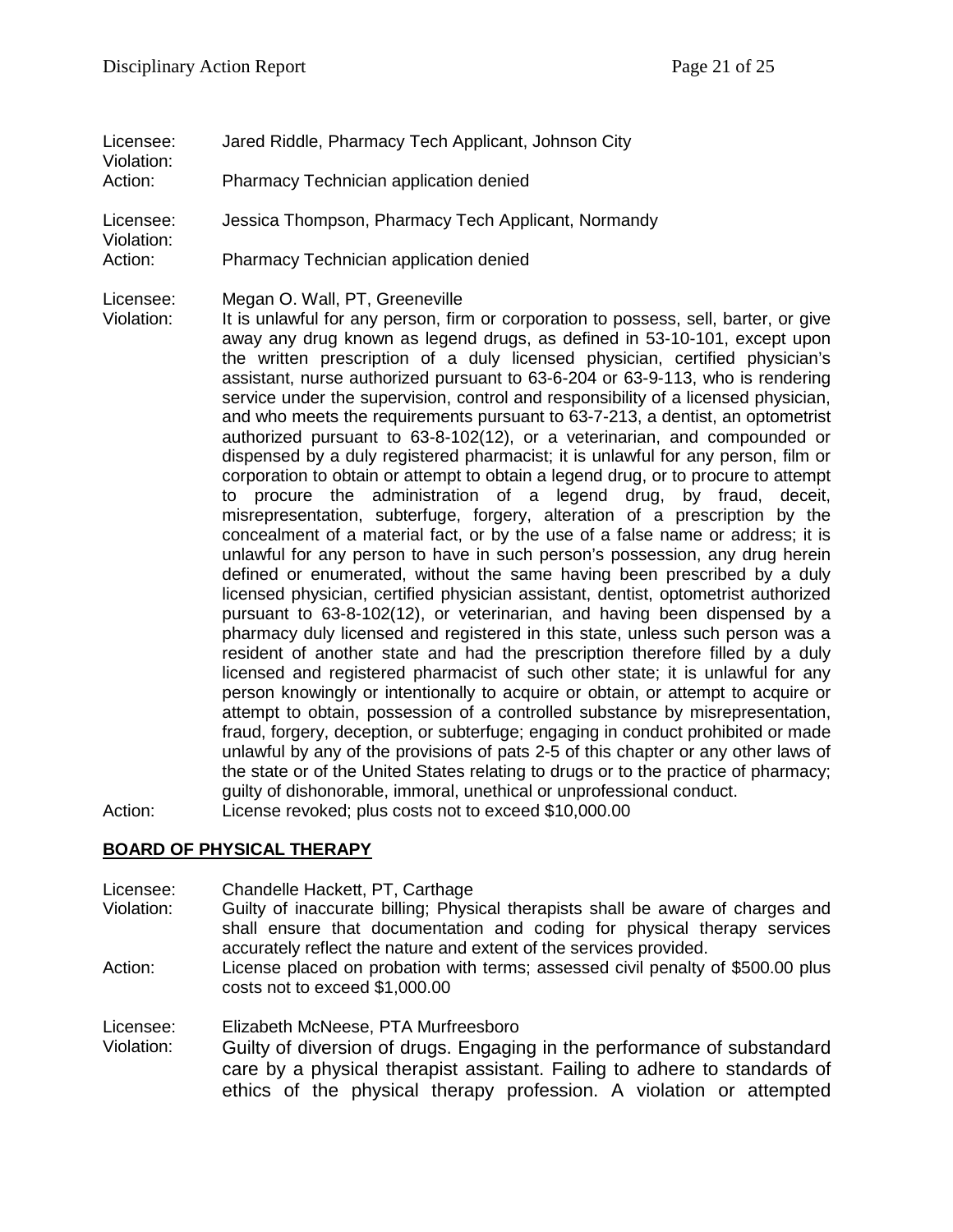violation, directly or indirectly, or assisting in or abetting the violation of or conspiring to violate any provisions of this chapter or any lawful order of the board issued pursuant thereto or any criminal statute of this state. A Physical therapist assistant shall comply with applicable local, state, and federal laws and regulations.

Action: License is voluntarily surrendered (revoked); assessed civil penalty of \$250.00 plus costs not to exceed \$1,000.00

# **BOARD OF PODIATRIC MEDICAL EXAMINERS**

Licensee: Stephen J. Chapman, DPM Cookeville

- Violation: Personal misuse of controlled substances; unprofessional conduct; dispensing, prescribing, or otherwise distributing controlled substances not in the course of professional practice; dispensing controlled substances when not authorized by law to do so; failing to make medical records available to the Department of Health upon proper request; failure to maintain controlled substance logs.
- Action: License suspended at least 30 days beginning July 8, 2018, with terms; assessment by Vanderbilt Comprehensive Assessment Program, including following all recommendations; surrender of DEA registration; probation of not less than 2 years after suspension lifted; assessed civil penalty of \$5,600.00 plus costs not to exceed \$10,000.00

Licensee: Jack R. Steele, CO, Walls, MS

- Violation: Unethical and unprofessional conduct; misrepresenting his credentials; misrepresenting himself as a prosthetist when he lacked such licensure.
- Action: License reprimanded; assessed civil penalty of \$1,800.00 plus costs not to exceed \$5,000.00

# **REFLEXOLOGY REGISTRY**

Licensee: \*Wen Tao Wang RCR, Seymour

Violation: Guilty of false or deceptive advertising; engaging in unprofessional conduct; and subject of a disciplinary action in another state. The Division has met its burden of proof that the Respondent's actions of practicing unlicensed massage therapy, conviction for impersonating a licensed professional, and discipline by the Alabama Board of Massage Therapy constitute violations of the Tennessee Code.

Action: License revoked, assessed costs not to exceed \$2,000.00

*\* Delayed Reporting from April, 2018*

## **BOARD OF RESPIRATORY CARE**

- Licensee: Shannon Gibson, RRT Newport
- Violation: Guilty of immoral, unethical, unprofessional or dishonorable conduct. Violation or attempted violation, directly or indirectly, assisting in or abetting the violation of, or conspiring to violate, any provision of this chapter or any lawful order of the board or any criminal statute of this state. Any other unprofessional or unethical conduct specified in the rules of the board.
- Action: License placed on probation with terms; assessed costs not to exceed \$500.00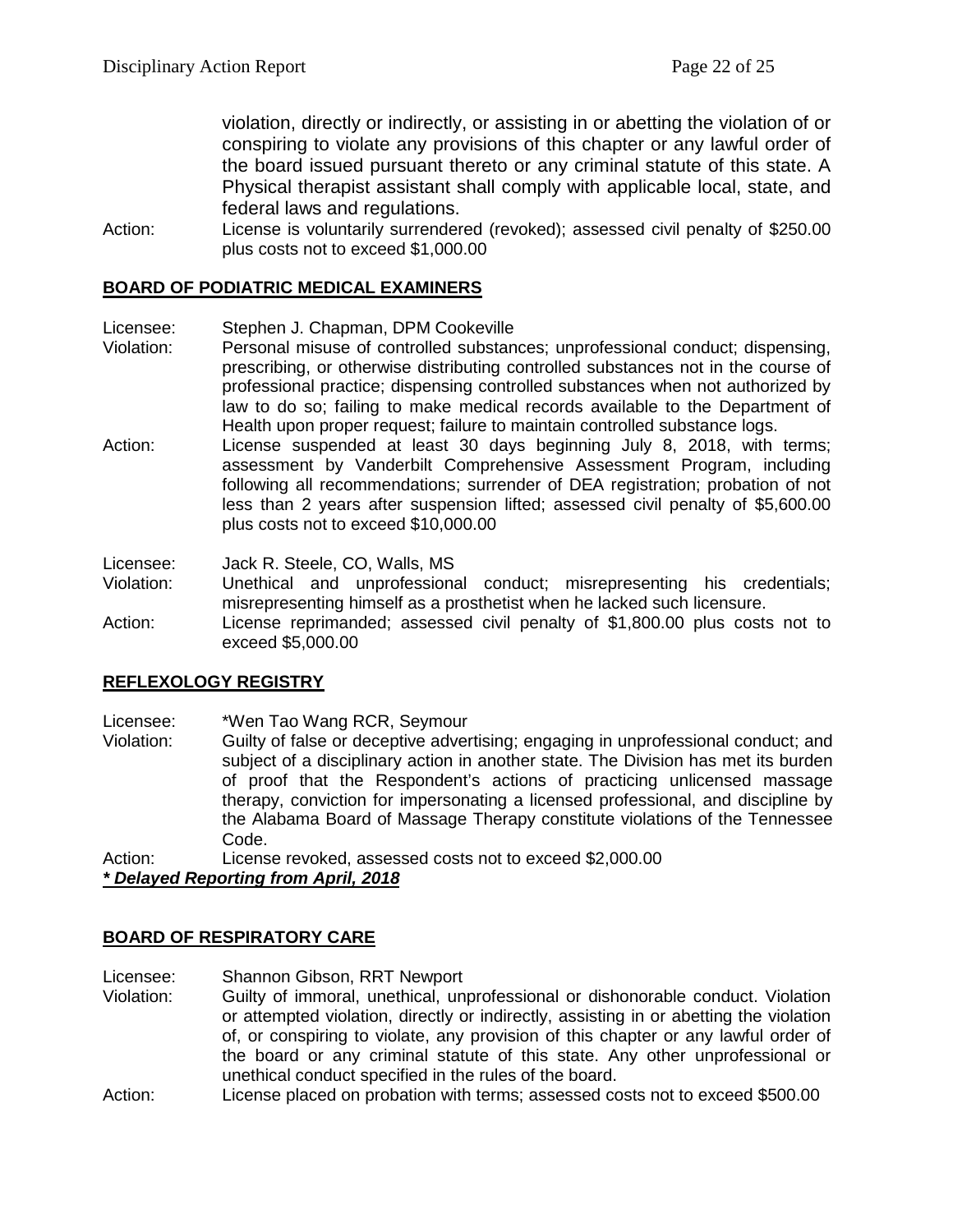Licensee: Stephanie L. Mallonee, RRT Charlotte

- Violation: Guilty of immoral, unethical, unprofessional or dishonorable conduct. Habitual intoxication or personal misuse or narcotics, controlled substances or any other drugs or the use of alcoholic beverages or stimulants in such manner as to adversely affect the person's ability to practice respiratory care. Violation or attempted violation, directly or indirectly, assisting in or abetting the violation of, or conspiring to violate, any provision of this chapter or any lawful order of the board or any criminal statute of this state.
- Action: License voluntarily surrendered; assessed civil penalty of \$300.00 plus costs not to exceed \$300.00

Licensee: Mary N. Taylor, RRT Knoxville

- Violation: Guilty of practicing on an expired license. In order to safeguard life, health and property and promote public welfare by requiring that only properly qualified persons shall practice respiratory care in this state, any person practicing respiratory care shall be licensed as provided in this chapter, and it is unlawful for any person to practice or offer to practice respiratory care unless such person has been duly licensed under the provisions of this chapter, except as provided in this section. Each respiratory care practitioner licensed pursuant to this chapter shall biennially apply to the board for renewal of the license and shall pay a renewal fee set by the board. A respiratory care practitioner who fails to renew the license by the date of expiration of the license shall not continue to practice respiratory care in the state of Tennessee. It is unlawful for any person to practice or offer to practice respiratory care unless such person has been duly licensed under the provisions of this chapter. Immoral, unethical, unprofessional or dishonorable conduct. Violation or attempted violation, directly or indirectly, assisting in or abetting the violation of, or conspiring to violate, any provision of this chapter or any lawful order of the board or any criminal statute of this state.
- Action: License reprimanded; assessed civil penalty of \$1,515.00 plus costs not to exceed \$300.00

## **BOARD OF SOCIAL WORKER LICENSURE**

Licensee: David A. Dia, LCSW, Cordova

Violation: The Board has the power which is its duty, to deny, suspend or revoke any license, or to otherwise discipline, an applicant or holder of a license who is found guilty by the board of (1) or more of the following: Willful or repeated violation of any provisions of this chapter or any rules of the board; Unprofessional or unethical conduct, or engaging in practices in connection with the practice of social work that are in violation of the standards of professional conduct, as defined in this section or prescribed by the rules of the board; and Conduct reflecting unfavorably upon the profession of social work. Code of Ethics: All licensees shall comply with the code of ethics adopted by the Nationals Association of Social Workers…except to the extent it conflicts with the law of the State of Tennessee or the rules of the Board. If the code of ethics conflicts with state law or rules, the state law or rules govern the matter. Violation of the code of ethics or state law or rules may subject a licensee to disciplinary action. Unethical conduct shall include, but not be limited to, the following: Engaging in sexual activities with current or former clients; Failing to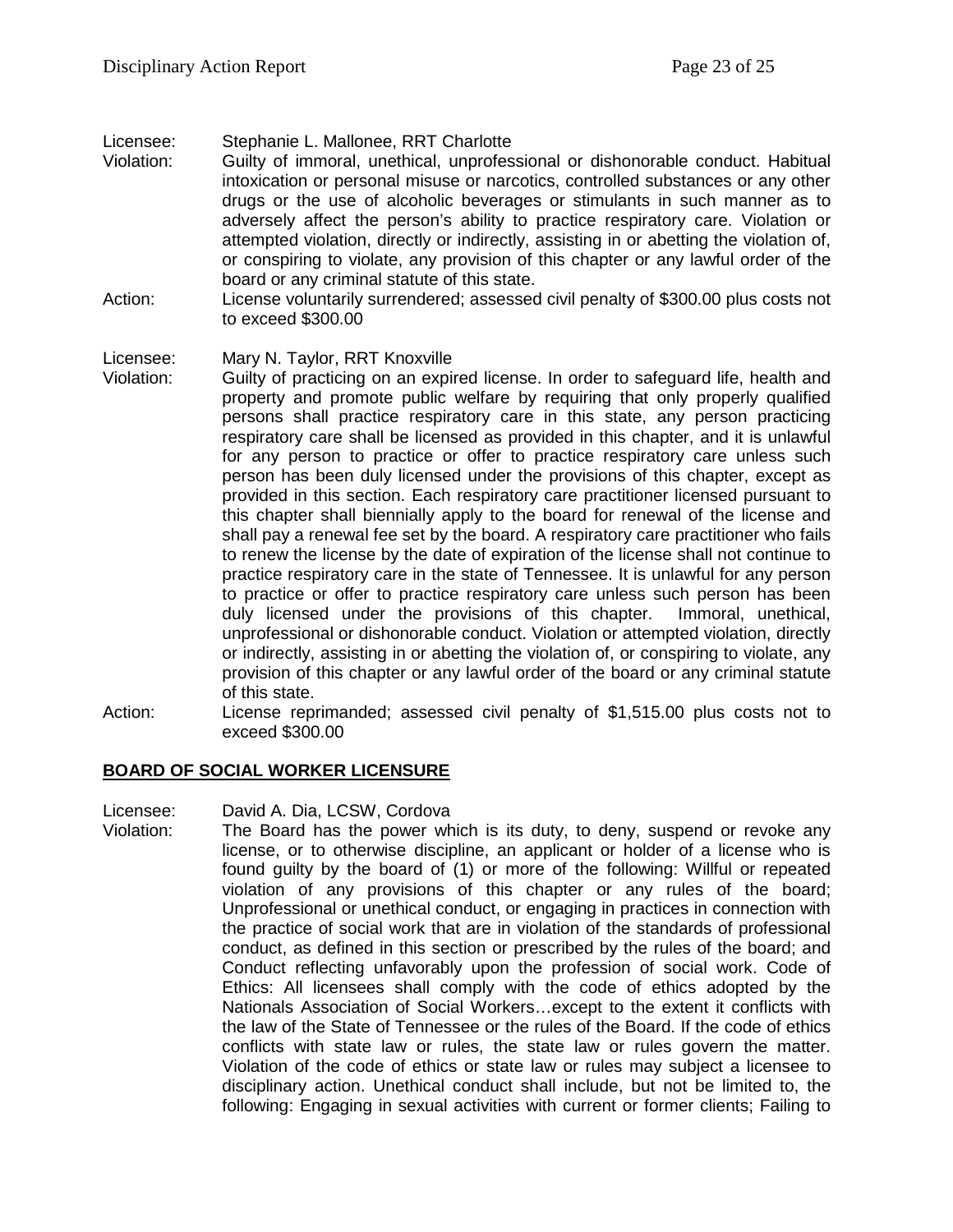make every effort to avoid duel relationships with clients and/or relationships that might impair the licensee's independent professional judgment and impair the quality of services provided to each client; and Entering into a relationship with a client that increases the risk of exploitation for the client to the licensee's advantage. Social workers should not engage in dual or multiple relationships with clients or former clients in which there is a risk of exploitation or potential harm to the client. In instances when dual or multiple relationships are unavoidable, social workers should take steps to protect clients and are responsible for setting clear, appropriate and culturally sensitive boundaries. Social workers should avoid communication with clients using technology (such as social networking sites, online chat, e-mail, text messages, telephone, and video) for personal or non-work-related purposes. Social workers should avoid accepting requests from or engaging in personal relationships with clients on social networking sites or other electronic media to prevent boundary confusion, inappropriate dual relationships, or harm to clients. Social workers should not engage in sexual activities or sexual contact with former clients because of the potential for harm to the client. If social workers engage in conduct contrary to this prohibition or claim that an exception to this prohibition is warranted because of extraordinary circumstances, it is social workers- not their clients – who assume the full burden of demonstrating that the former client has not been exploited, coerced, or manipulated, intentionally or unintentionally Action: License voluntarily surrendered; assessed with costs not to exceed \$1,000.00

**ABUSE REGISTRY**

| Name:       | Paula Dianne England    |
|-------------|-------------------------|
| Abuse:      | Exploitation            |
| Profession: | <b>Not Provided</b>     |
| Name:       | Billy Kyle England, Jr. |
| Abuse:      | Exploitation            |
| Profession: | <b>Not Provided</b>     |
| Name:       | Lashonda Hankins        |
| Abuse:      | Physical                |
| Profession: | Nurse Aide (Revoked)    |
| Name:       | William E. Eslinger     |
| Abuse:      | Exploitation            |
| Profession: | <b>Not Provided</b>     |
| Name:       | Carlotta Holt           |
| Abuse:      | Verbal/Mental           |
| Profession: | Home Manager            |
| Name:       | Tamara Marie Cagle      |
| Abuse:      | Physical                |
| Profession: | <b>Not Provided</b>     |
| Name:       | Pamela Curry            |
| Abuse:      | Exploitation            |